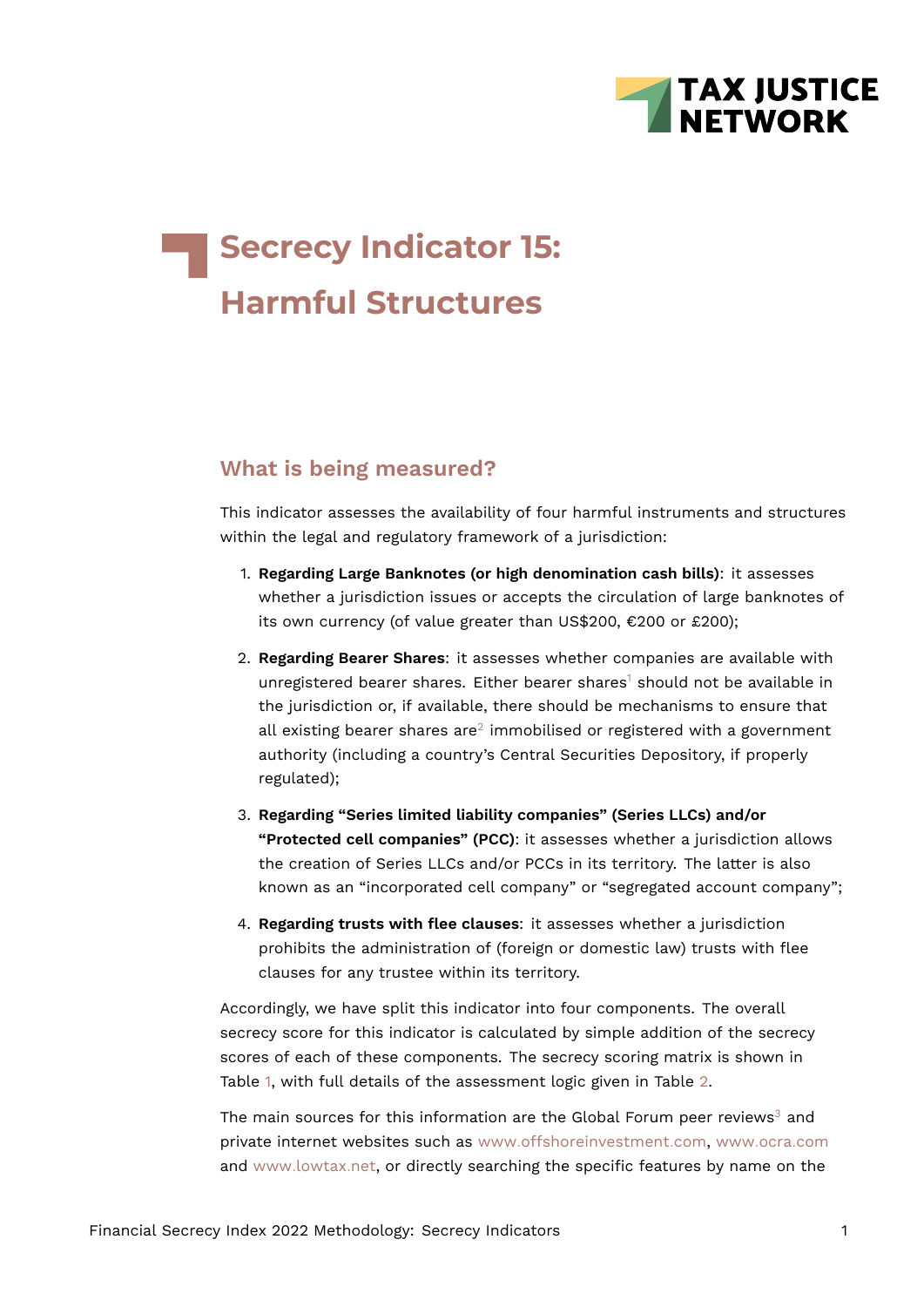<span id="page-1-4"></span><span id="page-1-3"></span><span id="page-1-2"></span><span id="page-1-1"></span>internet for their availability. Some of the aforementioned sources display the availability of Series LLCs and/or protected cell companies either in a tabular or textual format. They have also helped us determine whether trusts with flee clauses are prohibited. In some cases, the TJN-Survey 2021 provided useful information.[4](#page-12-3) Main sources for the issuance and circulation of large cash bills were the Central bank's website of each jurisdiction, studies by the Financial Action Task Force<sup>[5](#page-12-4)</sup> and the European Police Office's Financial Intelligence Group,<sup>[6](#page-12-5)</sup> as well as Peter Sands' (Harvard Kennedy School) case for their elimination.[7](#page-12-6) We have also referred to local regulators' and central banks' websites.

<span id="page-1-0"></span>

| <b>Regulation</b>                                                                                                                                                                            | <b>Secrecy Score</b><br><b>Assessment</b><br>[Secrecy Score:<br>100 points = $full$<br>secrecy; $0$ points =<br>full transparency] |
|----------------------------------------------------------------------------------------------------------------------------------------------------------------------------------------------|------------------------------------------------------------------------------------------------------------------------------------|
| Component 1: Large Bank Notes (25 points)                                                                                                                                                    |                                                                                                                                    |
| Large banknotes are accepted as legal tender and/or issued<br>Own currency banknote of value greater than US\$200, €200 or £200.                                                             | 25                                                                                                                                 |
| Large banknotes neither accepted as legal tender nor issued<br>No own currency banknote with a value of, or greater than, US\$200, €200 or £200.                                             | $\Omega$                                                                                                                           |
| <b>Component 2: Bearer Shares (25 points)</b>                                                                                                                                                |                                                                                                                                    |
| Bearer shares available<br>Companies with unregistered bearer shares are available.                                                                                                          | 25                                                                                                                                 |
| Bearer shares not available<br>Bearer share companies are not available, or all bearer shares are registered with a<br>public authority.                                                     | $\Omega$                                                                                                                           |
| Component 3: Series LLCs/PCCs (25 points)                                                                                                                                                    |                                                                                                                                    |
| Series LLCs or PCCs are available<br>Domestic legislation provides for the creation of Series Limited Liability Companies<br>or of Protected Cell Companies.                                 | 25                                                                                                                                 |
| Neither Series LLCs nor PCCs are available<br>Domestic legislation does not provide for the creation of Series Limited Liability<br>Companies nor of Protected Cell Companies.               | $\Omega$                                                                                                                           |
| Component 4: Trusts with Flee Clause (25 points)                                                                                                                                             |                                                                                                                                    |
| Administration of trusts with flee clauses is not effectively prevented<br>Domestic and/or Foreign Law trusts administered by domestic trustees can<br>include flee clauses in their deeds.  | 25                                                                                                                                 |
| Trusts with flee clauses cannot be administered or created<br>Domestic and Foreign Law trusts administered by domestic trustees are prevented<br>from including flee clauses in their deeds. | $\Omega$                                                                                                                           |

# **Why is this important?**

# **Component 1: Large Banknotes**

Cash is anonymous, does not leave an audit trail and is universally accepted, which is why it is often used in illicit activities. Cash is almost always used by criminals at some stage in the money laundering process. The Financial Action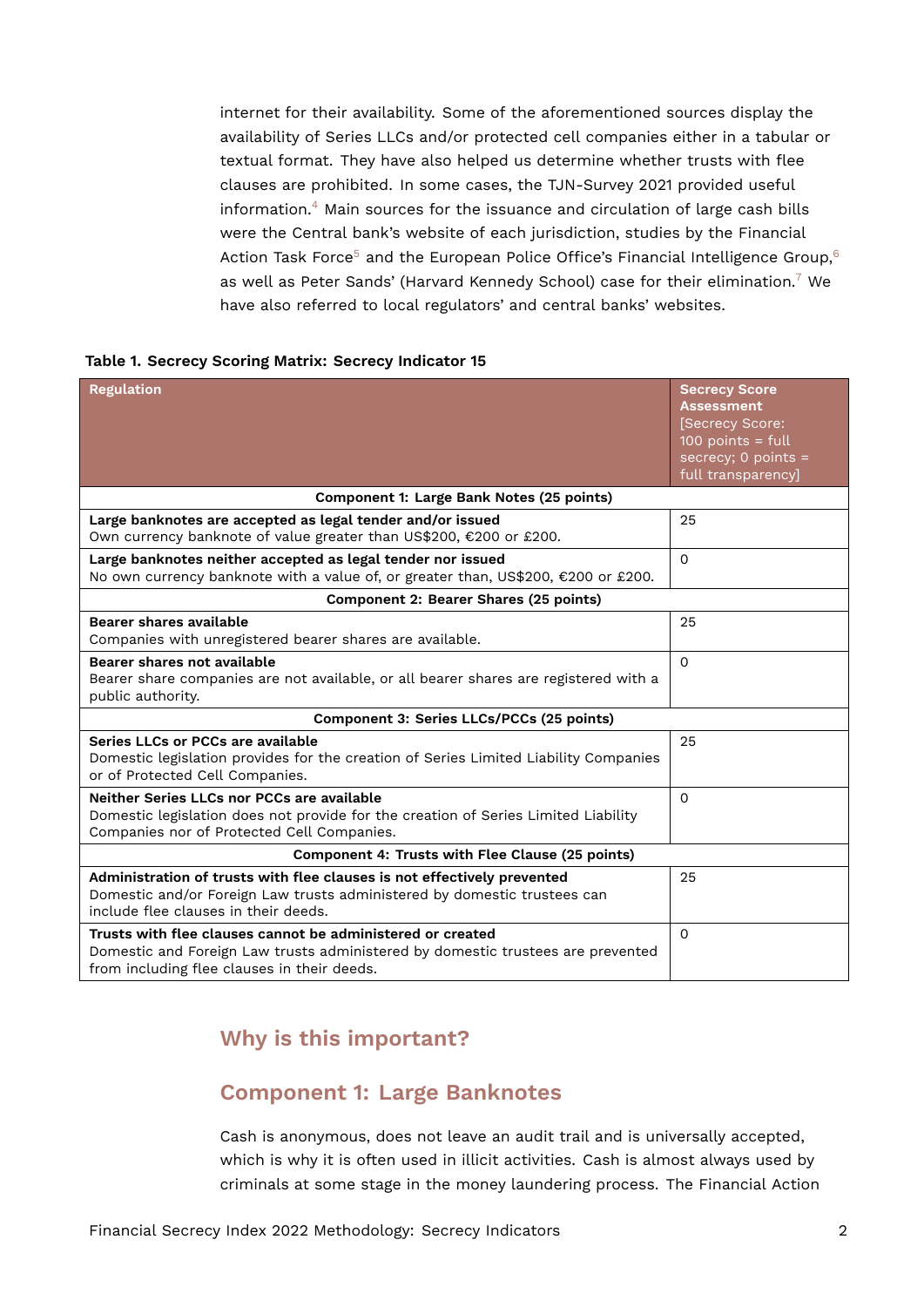Task Force's 2015 study on money laundering through the transportation of cash has shown that criminally derived cash usually originates from an extremely wide range of predicate offences, including drug and human trafficking, terrorism, corruption, and tax fraud.<sup>[8](#page-12-7)</sup>

<span id="page-2-0"></span>In many instances, where concealment is necessary for smuggling, large cash bills or high denomination banknotes are used because they are easier to hide than mixed or lower denomination notes, making it harder for law enforcement authorities to intercept. The existence of large banknotes enables the transportation of higher values of currency at one time, but also increases the size of loss if discovered. The EUR 500, also known as the "bin Laden" after the former Al Qaeda leader Osama bin Laden and the second largest note in circulation in Europe after the CHF 1,000, is particularly popular for illicit activity for its ease in concealment. For example, EUR 20,000 in EUR 500 notes can be hidden in one cigarette packet and an adult male cash courier – or "mule" – can stuff and swallow EUR 150,000 using these large banknotes.<sup>[9](#page-12-8)</sup> The EUR 500 also takes up far less space than the largest US dollar note, the US\$100. A 2016 Harvard University study showed that carrying US\$1 million in new 100 dollar bills weighs 10 kilograms and would fill most of a 15-litre briefcase, while carrying the same amount in EUR 500 would weigh just 2.2 kilograms and could be carried in a small bag.<sup>[10](#page-13-0)</sup>

<span id="page-2-2"></span><span id="page-2-1"></span>Large banknotes are used infrequently in the legitimate cash economy. Most consumers do not make payments with these high denomination notes, preferring electronic payment options for high value purchases and transactions. The European Police's (EUROPOL) Financial Intelligence Group queried the purpose of the EUR 500 because it is not commonly used for payments but accounted for one-third of EUR notes in circulation; some of which could be hoarded, but even if only a small amount is used in criminal activity and money laundering, it is still substantial in absolute terms.<sup>[11](#page-13-1)</sup> Many businesses do not accept these large notes due to security and fraud risks. Rather, as the denomination and value of cash increases, the balance of benefits with risks and costs deteriorates.<sup>[12](#page-13-2)</sup> Various studies and anecdotes reveal the extent to which large banknotes are used for criminal purposes.

<span id="page-2-8"></span><span id="page-2-7"></span><span id="page-2-6"></span><span id="page-2-5"></span><span id="page-2-4"></span><span id="page-2-3"></span>For example, the United Kingdom's Serious and Organised Crime Agency carried out an 8-month assessment on the use of the EUR 500 banknote, revealing that 90% of the demand for it within the UK was from criminals.<sup>[13](#page-13-3)</sup> As a result, the EUR 500 was voluntarily withdrawn from circulation by the private sector.<sup>[14](#page-13-4)</sup> Other European countries have also had similar experiences with this large note. The biggest ever cash seizure in Portugal was made following investigations into suspected money laundering organised by an Angolan General and it amounted to EUR 8 million, almost all denominated in EUR 500 notes.[15](#page-13-5) EUROPOL even reports that certain law enforcement agencies have observed that the "EUR 500 notes trade hands at above their face value in the criminal environment, so important is their role in cash transportation for money laundering".<sup>[16](#page-13-6)</sup>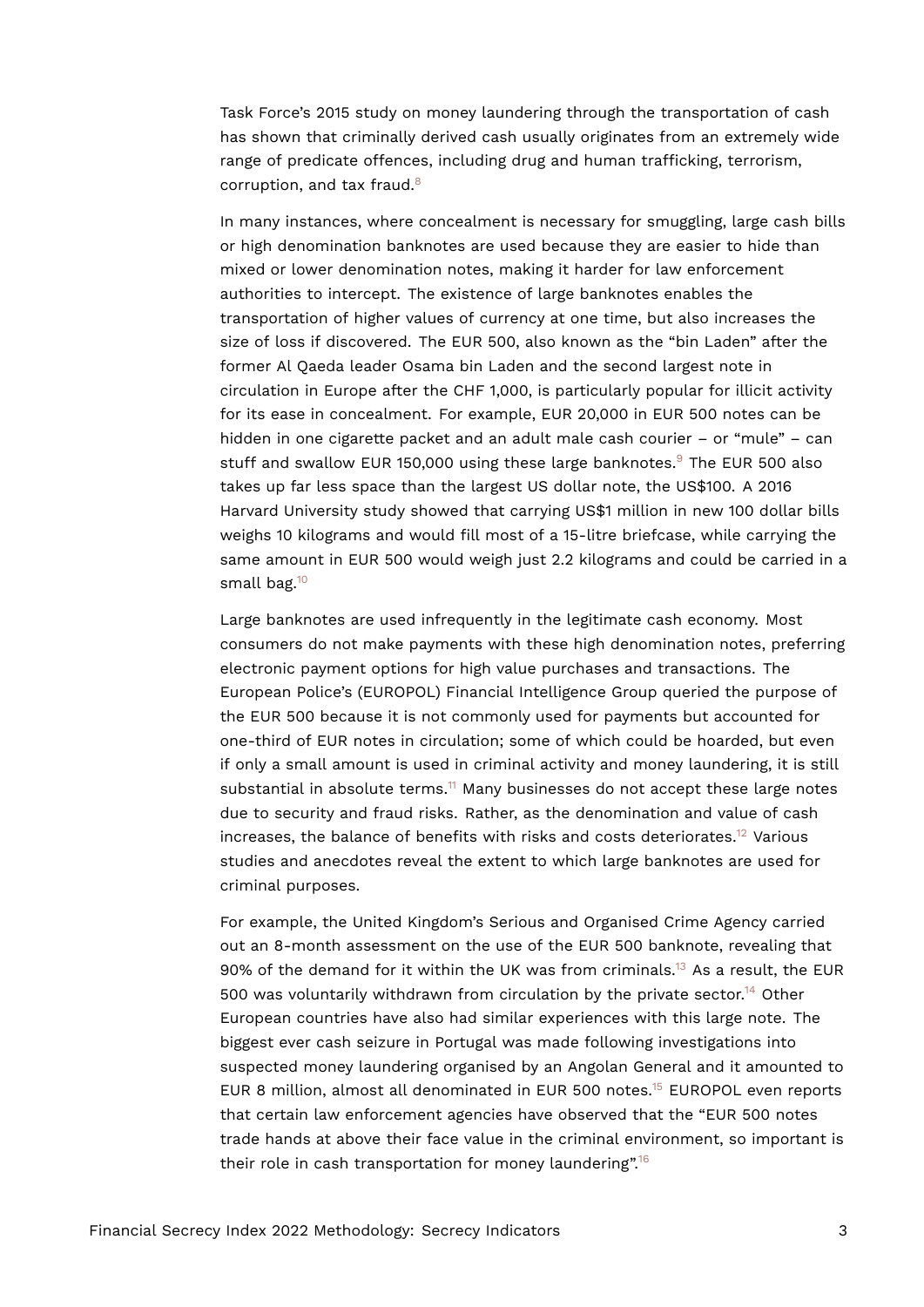<span id="page-3-2"></span><span id="page-3-1"></span><span id="page-3-0"></span>Following concerns over the illicit use of the EUR 500 banknote, the European Central Bank announced in May 2016 that it would discontinue production of the EUR 500. However, it remains legal tender and retains value,<sup>[17](#page-13-7)</sup> and the UK's National Crime Agency suggests that EUR 200 and EUR 100 notes are likely to be increasingly used in criminal activity.<sup>[18](#page-13-8)</sup> Similarly, the largest banknote in the world, the Singapore Dollar 10,000 (approx. US\$7,400), was discontinued in 2014, but remains legal tender indefinitely.<sup>[19](#page-13-9)</sup> Singapore chose to discontinue the issuance of the SGD 10,000 to mitigate money laundering risks, especially associated with its popular gambling industry.<sup>[20](#page-13-10)</sup> In 2020, Brunei discontinued its BND 10,000 (which is worth like SGD 10,000 and can be used in Singapore), but existing banknotes will remain legal tender.<sup>[21](#page-13-11)</sup> Canada discontinued its CAD 1,000 banknote already in 2000, but the notes remain in circulation<sup>[22](#page-13-12)</sup> up until 2021, from which it is no longer considered as legal tender. $23$ 

<span id="page-3-6"></span><span id="page-3-5"></span><span id="page-3-4"></span><span id="page-3-3"></span>Cash, and therefore large banknotes, can also help facilitate tax evasion through enabling the hoarding of cash outside the banking system and the payment for transactions without a paper trail. To tackle tax evasion and counterfeit money, the Indian government withdrew its two largest notes from circulation INR 1,000 and INR 500 (equivalent to just over US\$ 15 and 7, respectively) at the end of 2016 as part of a demonetisation and remonetisation process, requiring people to swap this money at banks and post offices for legal tender. $24$ 

<span id="page-3-8"></span><span id="page-3-7"></span>As Sands points out, the impact of ending the issuance of large denomination notes on money laundering is limited as long as large banknotes issued by different jurisdictions remain legal tender and in circulation.<sup>[25](#page-14-0)</sup> Therefore, in particular the elimination of the highest banknotes with values above US\$200, €200 or £200 would curtail the secrecy in financial transactions that enables illicit financial flows. Those currencies and the corresponding banknotes are, in order of diminishing value: BND 1,000, SGD 1,000, CHF 1,000, EUR 500 and AED 1,000. Ending their circulation by ending the status of legal tender of those banknotes would not negatively affect licit uses of cash, but increase the cost and risk of detection of criminal cash transactions.

## **Component 2: Bearer Shares**

The Financial Action Task Force defines bearer shares as referring to "negotiable instruments that accord ownership in a legal person to the person who possesses the bearer share certificate".<sup>[26](#page-14-1)</sup>

<span id="page-3-9"></span>Ordinarily, joint stock companies issue registered shares. On a registered share certificate, the name of the shareholder is spelled out. In addition, the identities and names of the shareholders are recorded at registers held by the company, and are often reported to public registries run by the government. This ensures in principle that ownership of the company can be verified by third parties at any time.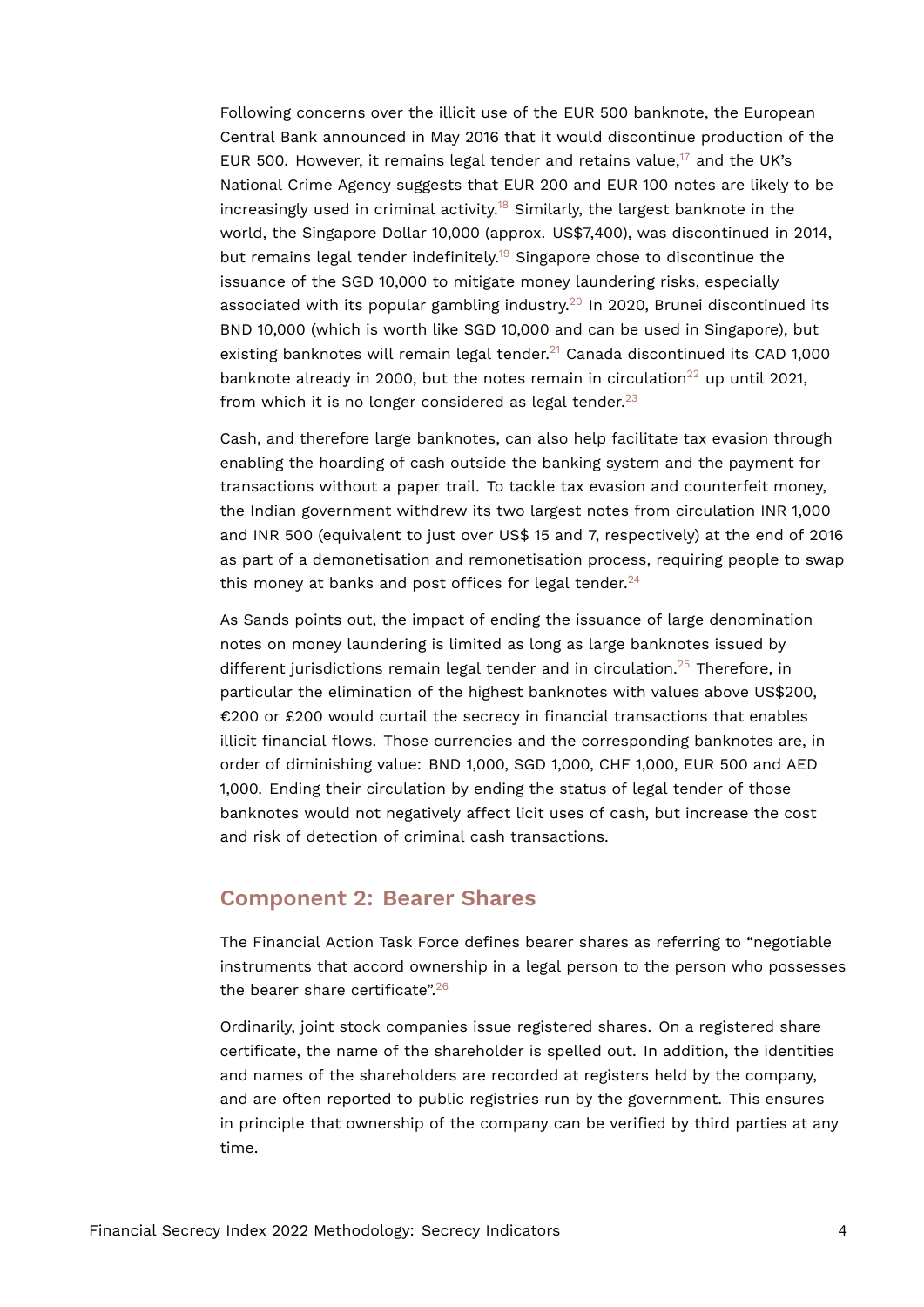In contrast, on bearer shares, the names of the shareholders are not written, nor is a record kept at company level or elsewhere about the identities of the shareholders. Instead, any person who literally holds the share certificates in his or her hands, is for legal purposes the owner of the share and of the company (if all shares are held). They are used to preserve anonymity on the part of owners because they are effectively untraceable.

In their landmark joint report on grand corruption "The Puppet Masters", the World Bank and UNODC argue that investigators found bearer shares "[…] to be one of the most challenging obstacles to overcome".<sup>[27](#page-14-2)</sup> In the same report, a case is described in detail on how bearer shares have been abused:

<span id="page-4-0"></span>The Case of Former President Frederick Chiluba (Zambia): Iqbal Meer, a London-based solicitor, was among the defendants in a private civil asset recovery action brought by the Zambian attorney general in the U.K. High Court against his law firm and others for their role in assisting President Frederick Chiluba and his director general of the Zambian Security and Intelligence Services (ZSIS), X. F. Chungu, to funnel funds stolen from the Zambian government. In his judgment delivered on May 4, 2007, Mr. Justice Peter Smith held that Meer had incorporated a British Virgin Islands International Business Company, Harptree Holdings Ltd., with the company's bearer shares held in trust by a nominee at Bachmann Trust Company Ltd. Harptree Holdings had been formed to purchase real estate in Belgium—a block of flats and an apartment hotel—to pay off one of the co-conspirators in the case, Faustin Kabwe, who was identified in the court's judgment as a close friend and financial adviser to Chiluba and Chungu. This involved the transfer of funds from Zambia's ministry of finance to an account in London (referred to as the Zamtrop account) and from that account to a Zambian financial services company, in which Kabwe was one of the main controlling officers. Suspicions of Meer's involvement in this Zamtrop conspiracy (as it later became known) resulted in the U.K. Office for the Supervision of Solicitors paying Meer a visit in April 2003. They asked him specifically about the ownership of Harptree. He responded, "I have no idea whether Kabwe is holding the bearer shares in his hands or whether somebody else is holding [the] bearer shares"—demonstrating clearly how a bearer-share construction can allow someone to easily and accurately deny knowledge of ownership of a legal entity.

Mr. Justice Smith concluded: "In my view it is obvious. The [...] purchase was FK's [Faustin Kabwe's] payoff for his role in the conspiracy. IM [Iqbal Meer], whilst he did not know the overarching conspiracy details, took instructions from FK on behalf of Harptree, because he believed it belonged to him beneficially. Yet he knew that the purchase was funded by government monies via the Zamtrop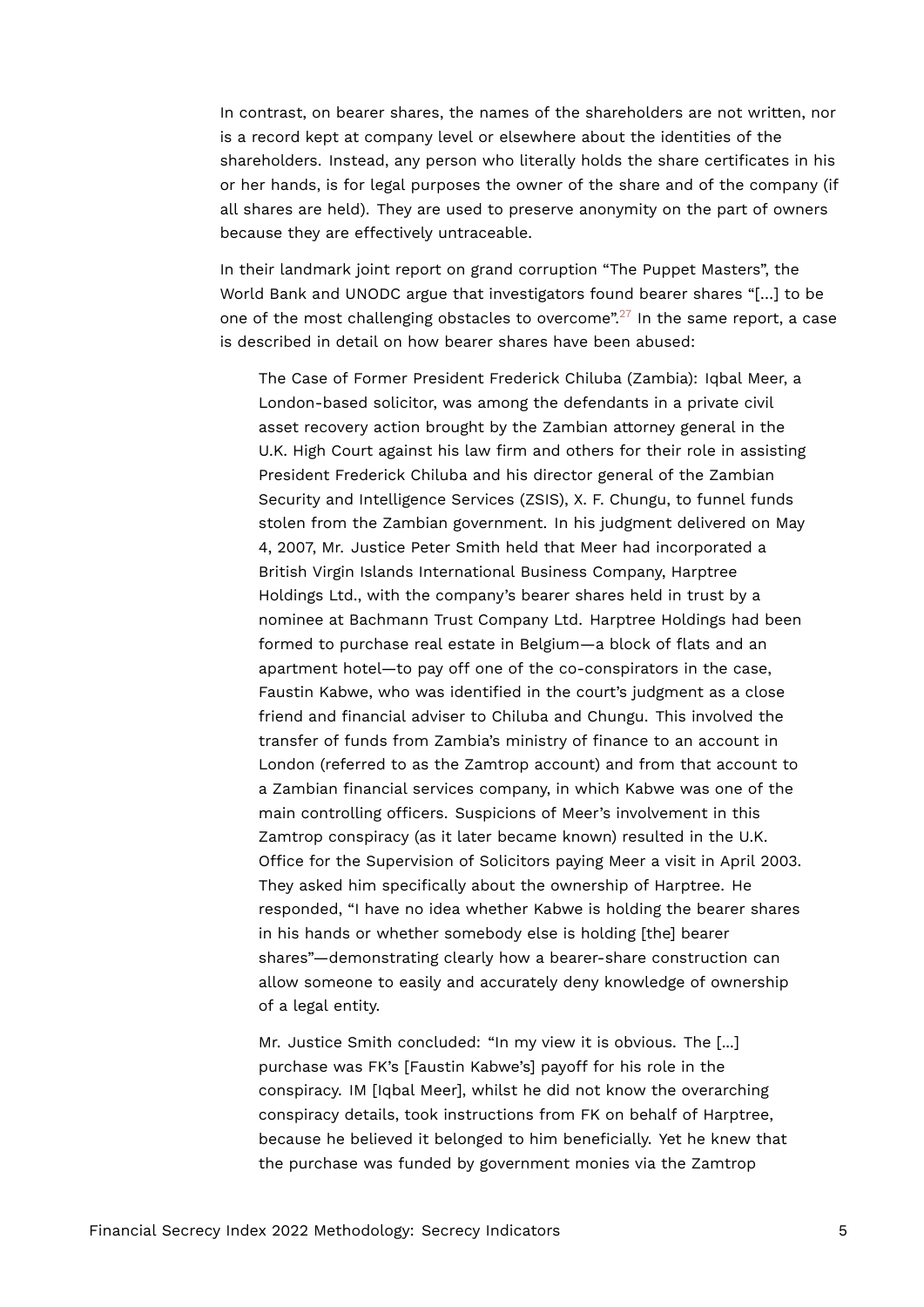account but did not question FK's entitlement to them. That failure (even if his case that it was a ZSIS purchase is to be believed) and the failure to record that matter in any document are actions again which an honest solicitor would not do. Such a large purchase of a block of flats and an apartment hotel cannot conceivably have been regarded as a purchase for ZSIS operations. Equally, the labyrinthine routing of the ownership of the properties—via a BVI holding company with nominee directors and bearer shares and a Luxembourg company interposed— shows that the whole operation was to hide things."<sup>[28](#page-14-3)</sup>

<span id="page-5-1"></span><span id="page-5-0"></span>Because of the international consensus about the enormous risks associated with bearer shares (eg. among FATF, UNODC, World Bank), many jurisdictions have legislated for ending the issuance of bearer shares in the future. Following recommendation 24 by the FATF, $^{29}$  $^{29}$  $^{29}$  some jurisdictions have added a requirement to convert existing bearer shares into registered shares, or to immobilise and/or register existing bearer shares with a custodian or public registry. However, these policies have not always been successful. Whilst some countries might require by law that bearer shares are converted into registered shares, a deadline might not have been set. Other countries require the shares to be registered only by some company service provider or professional, without reporting the shareholders and beneficial owners to a registry. In this case, the risk and incentives for manipulation (such as backdating changes) of the ownership remain far higher than with publicly registered shares.

# **Component 3: Series LLCs/Protected Cell Companies**

Protected Cell Companies are a rare type of corporate entity found almost exclusively in secrecy jurisdictions. Essentially it is a legal entity that contains within itself, but not legally distinct from it, a number of cells which behave as if they are companies in their own right, but are not. Every cell has its own share capital, assets and liabilities and the income and costs of each cell may be kept separate. Moreover, each cell is assigned its own share of the overall company share capital so that each owner can be the sole owner of one cell but owns only a percentage of the overall Protected Cell Companies.

<span id="page-5-3"></span><span id="page-5-2"></span>Series LLCs serve similar purposes as Protected Cell Companies and originated in Delaware, but are now available in other US states. $30$  They are frequently used by hedge funds, venture capital funds and real estate investors.<sup>[31](#page-14-6)</sup> Series LLCs are a cheap way for producing hundreds of companies within an umbrella company. Depending on the state law, each of those series/cells needs to prepare a separate annual account, but needs to file only one tax return.<sup>[32](#page-14-7)</sup> The cost for setting up 100 companies therefore could be as low as 5700 US\$.<sup>[33](#page-14-8)</sup>

<span id="page-5-5"></span><span id="page-5-4"></span>Protected Cell Companies originated in Guernsey in 1997 with the intention of providing a cost-saving mechanism for the reinsurance sector where many deals look much like one another, and where assets and liabilities need to be ring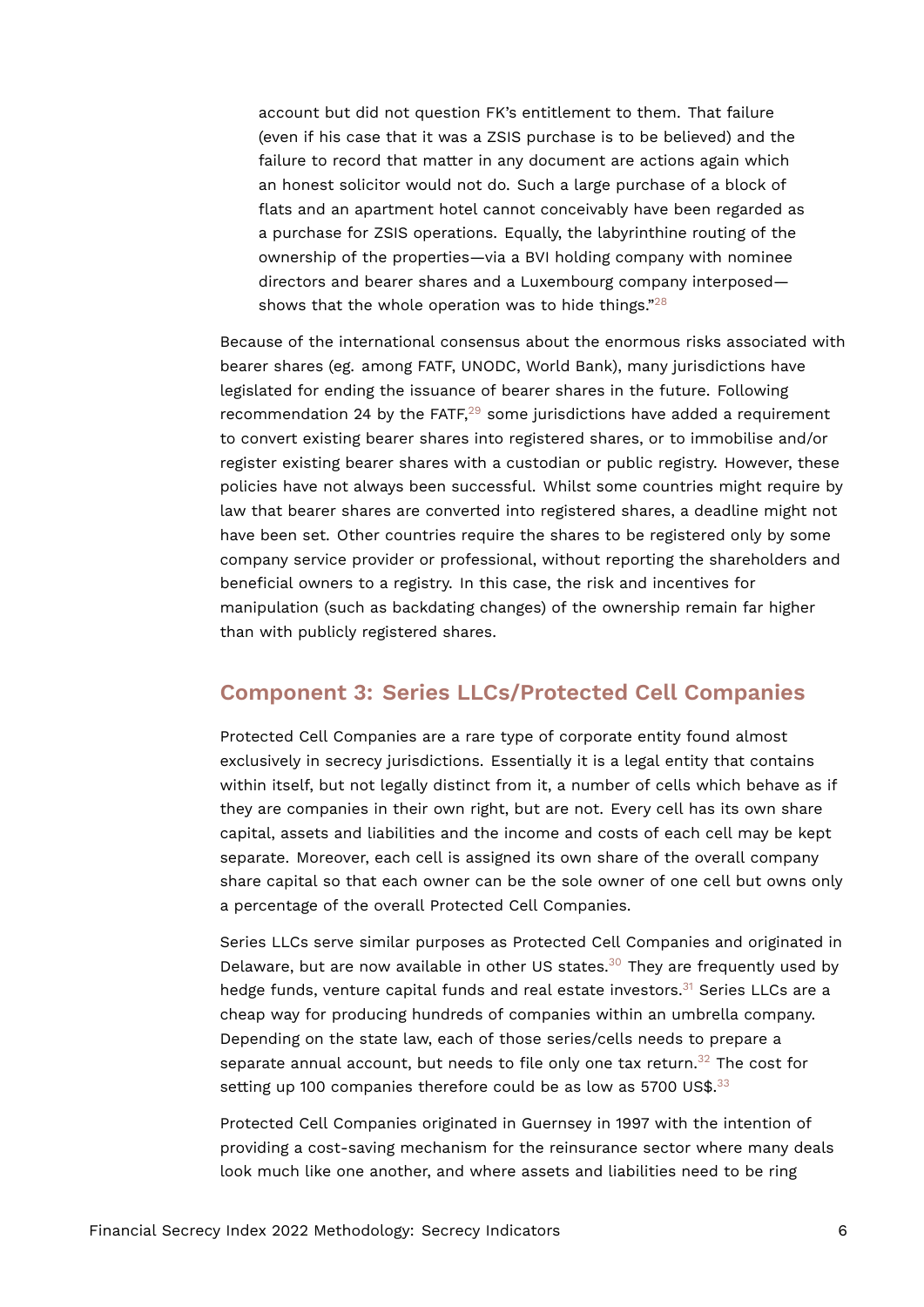<span id="page-6-1"></span><span id="page-6-0"></span>fenced to prevent inappropriate exposure to claims. Protected Cell Companies may however be used for other, illicit, purposes rather than that for which they were originally created. The proliferation of investment funds, including of hedge and private equity funds, appears to be supported by the availability of Protected Cell Companies, $34$  thus exacerbating the risks stemming from the hypercomplex investment fund industry. $35$  The level of asset protection and ambiguity of ownership and control that a Protected Cell Company provides might allow illicit financial flows to escape the attention of law enforcement authorities. We therefore question whether the potential benefits these structures might allow to the reinsurance sector justify the broader risks and costs they impose on society at large.

The structure of Protected Cell Companies has been compared to a house with a lock at the entrance and many rooms inside, each room locked separately with its own key, but also with an escape tunnel only accessible from inside the room. If an investigator seeks to find out what is going on in one room inside the house, she first needs to unlock the main outer door. But imagine that by opening that first door everybody inside the building is alerted to the fact that someone has entered the house. Anybody seeking to flee the investigator will be given enough time to do so thanks to the second lock at the individual room door. While the investigator tries to unlock the second door (by filing a costly and time-consuming information request), the occupant of that particular room has plenty of time to erase evidence and escape through the secret tunnel. This colourful metaphor neatly illustrates how a Protected Cell Company might work in practice.

It is uncertain how current mutual legal assistance agreements will apply to Protected Cell Companies, and if regulators and law enforcement agencies are able to obtain all necessary information across borders from these companies. There are vast possibilities for using Protected Cell Companies for misleading the public, financial institutions and their customer due diligence processes, investors, tax authorities, financial regulators and law enforcement agencies. They can easily be used by individuals to conceal their ownership of assets and their identities by hiding their full control and ownership over one cell within the "wrapper" behind the artificial shell in which these individuals only appear to be invested in a minority investment position.

# **Component 4: Trusts with Flee Clause**

<span id="page-6-2"></span>Some trusts<sup>[36](#page-14-11)</sup> contain a flee clause (or flight clause) in their trust deeds or agreements obliging the trustee to change the trust address, its governing law, or the trustee itself under certain circumstances. Flight is commonly triggered as soon as the trust becomes subject to, say, an investigation by a foreign authority, or a change of laws that could affect the trust, like a new tax. This clause is incredibly simple yet hard to detect. It only requires the trustee to state on a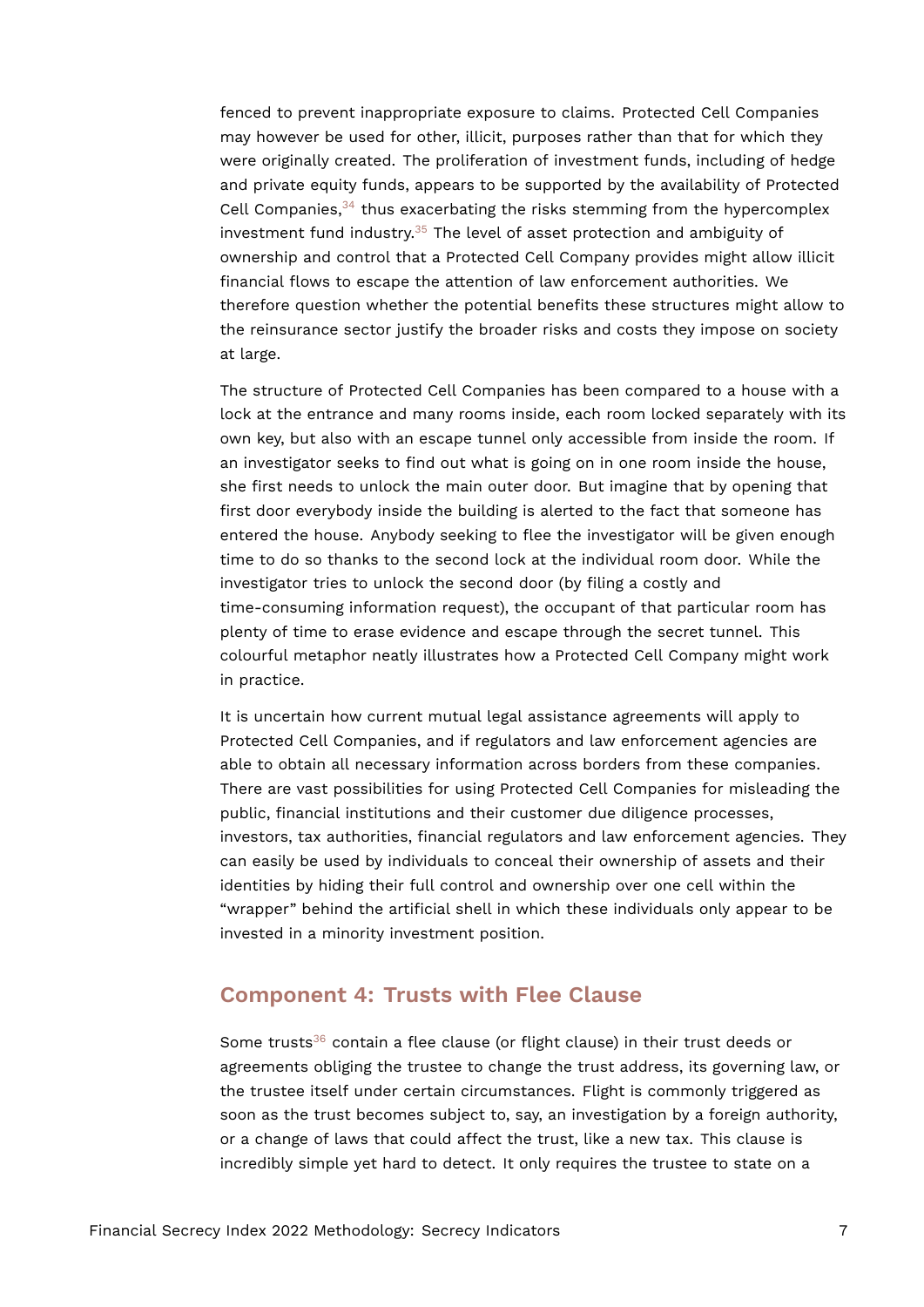piece of paper that the trust is now governed by X jurisdiction's laws, or that the trustee is now Y person, and – voilà – the trust has relocated to a jurisdiction thousands of kilometres away, with no registration or external approval. $37$ 

<span id="page-7-1"></span>Flee clauses allow trusts to remain under the radar. A settlor may choose the law of a supposedly "respectable" jurisdiction (like New Zealand) that would not tend to raise suspicion by any authority. Flee clauses typically relocate the trust so that it is governed under the laws of a debtor-protecting jurisdiction, such as the Cook Islands or Belize. This mechanism allows the settlor or beneficiary to remain one step ahead of law enforcement authorities or private investigators and therefore boosts secrecy to users of trusts.

Trust flee clauses are particularly obstructive of law enforcement. There are few situations in which flee clauses cannot be deployed for some kind of evasion of the consequences of illegal actions. The marketing and use of trusts as "asset protection" facilities including flee clauses often advertise the advantages in terms of "shielding" corporate assets from creditors, fleeing bankruptcy orders, spouses or inheritance provisions of the resident state of the settlor and/or beneficiary.

<span id="page-7-0"></span>**All underlying data, including the sources we use for each jurisdiction, can be viewed in the [country profiles](https://fsi.taxjustice.net/country-detail) on the Financial Secrecy Index website.**

| ID  | <b>ID description</b>                                                                                                                                    | <b>Answers</b><br>(Codes applicable for all questions:<br>-2: Unknown; -3: Not Applicable)                                                                                                                                                                                                      | <b>Valuation Secrecy Score</b>                |
|-----|----------------------------------------------------------------------------------------------------------------------------------------------------------|-------------------------------------------------------------------------------------------------------------------------------------------------------------------------------------------------------------------------------------------------------------------------------------------------|-----------------------------------------------|
| 488 | Does the jurisdiction issue<br>or accept circulation of large<br>banknotes/cash bills of its own<br>currency (of value greater than 200<br>EUR/GBP/USD)? | <b>YN</b>                                                                                                                                                                                                                                                                                       | If answer N: 0 points;<br>otherwise 25 points |
| 172 | Are bearer shares available?                                                                                                                             | 0: No, bearer shares are not<br>available/not circulating; 1:<br>No, bearer shares are always<br>immobilised/registered by a<br>public authority; 2: Yes, but<br>status is unknown; 3: Yes,<br>unregistered bearer shares are<br>available/circulating or registered<br>by a private custodian. | If answer 0 or 1: 0;<br>otherwise 25          |
| 184 | Companies - Available Types:<br>Protected Cell Companies/Series<br>LLCs?                                                                                 | <b>YN</b>                                                                                                                                                                                                                                                                                       | If answer N: 0; otherwise<br>25               |
| 224 | Trusts - Are trusts with flee<br>clauses prohibited?                                                                                                     | <b>YN</b>                                                                                                                                                                                                                                                                                       | If answer Y: 0; otherwise<br>25               |

**Table 2. Assessment Logic: Secrecy Indicator 15 - Harmful Structures**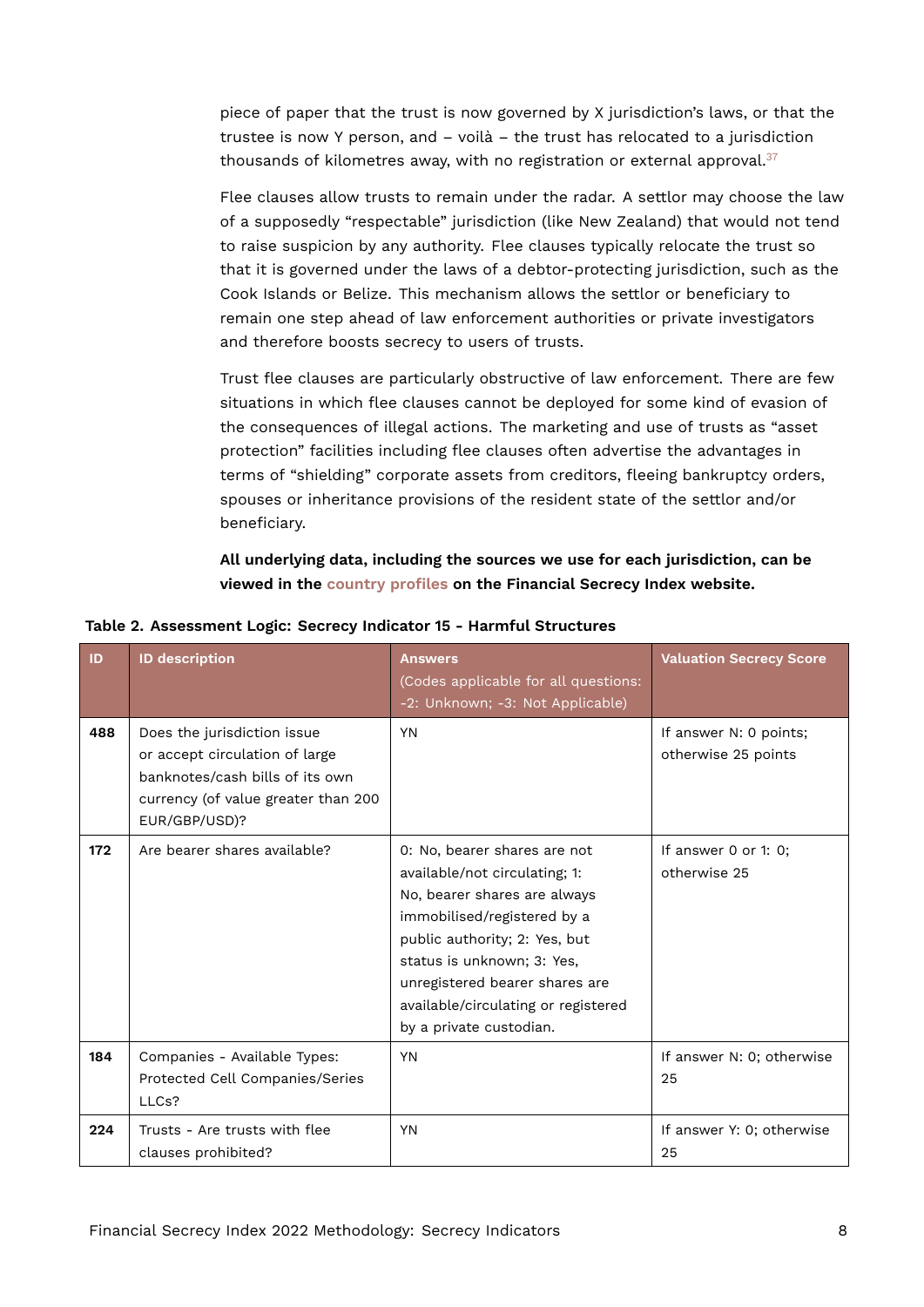# **Results Overview**

### **Figure 1. Harmful Structures: Secrecy Score Overview**

|           | CA EC IN |          |                             | MV PE SE                     | A    |     | BN DM GI IT LK MO PR       |          |    |     |            |           |           | TR VN     | <b>BS</b> | <b>GR</b> | MY VG     |           |           |
|-----------|----------|----------|-----------------------------|------------------------------|------|-----|----------------------------|----------|----|-----|------------|-----------|-----------|-----------|-----------|-----------|-----------|-----------|-----------|
| <b>BW</b> |          | DO HU    |                             | MK OM SA AD BM CY GG IM      |      |     |                            |          |    |     |            | LC ME PL  | TH.       | VI.       | BE.       | FL.       | MT VC     |           |           |
| BD.       | DK GU    |          | LB.                         | NZ RUZA BH CN GB IL KZ MC PK |      |     |                            |          |    |     |            |           |           | TC VE     | AT        | ES.       | <b>MH</b> | <b>SK</b> |           |
| AW        |          | CR GM KW |                             |                              |      |     | NR RS UY BG CK FR ID KY MA |          |    |     |            | PA        | <b>SM</b> |           | US AG DE  |           | <b>LU</b> | SG        |           |
| AU.       |          | CO GH KE |                             |                              |      |     | NO RO TZ BB BZ             | F        | HR | KR  | LV.        | <b>NA</b> | SI.       | <b>UA</b> |           | AE CZ     |           | SC.       |           |
| AS.       |          |          |                             | CM GD 10 NG PY TN AO BR      |      |     |                            | EE HK JP |    |     | <b>LIT</b> | <b>MU</b> | <b>RW</b> | <b>TW</b> |           | XK CW     | KN.       | <b>PT</b> |           |
| <b>AR</b> |          | CL EG    | $\overline{\phantom{a}}$ IS | MX PH                        | l SV | AL. | BO DZ GT                   |          |    | JE. | LR         | MS        |           | QA TT     | <b>WS</b> | <b>CH</b> | IE.       | <b>NL</b> | <b>VU</b> |

| Moderately Secretive < |                       |                    | $\overline{\phantom{a}}$ Extremely Secretive |
|------------------------|-----------------------|--------------------|----------------------------------------------|
| 0 to $<$ 25            | $25 \text{ to } < 50$ | 50 to $< 75$       | 75 to 100                                    |
| 0% (0 countries)       | 33% (47 countries)    | 48% (67 countries) | 19% (27 countries)                           |

### **Figure 2. Large Banknotes (ID 488)**

| <b>AU</b>      | <b>BO</b> | <b>CL</b> | <b>DM</b> | GD        | HK.       | <b>IS</b> | <b>KW</b> | <b>MA</b> | <b>MX</b> | <b>OM</b>      | PY        | <b>SC</b> | $\top$    | <b>VE</b> | <b>AD</b> | CZ.       | IE        | <b>ME</b>     | <b>SM</b> |    |
|----------------|-----------|-----------|-----------|-----------|-----------|-----------|-----------|-----------|-----------|----------------|-----------|-----------|-----------|-----------|-----------|-----------|-----------|---------------|-----------|----|
| AS             | <b>BM</b> | <b>CK</b> | <b>DK</b> | <b>GB</b> | GU        | IN        | <b>KR</b> | LR.       | <b>MV</b> | NZ.            | <b>PR</b> | <b>SA</b> | <b>TR</b> | <b>VC</b> | ZA        | <b>CY</b> | <b>GR</b> | <b>MC</b>     | <b>SK</b> |    |
| <b>AR</b>      | <b>BH</b> | <b>CA</b> | <b>CW</b> | F         | GT        | <b>IM</b> | <b>KN</b> | LK.       | <b>MU</b> | N <sub>R</sub> | PL.       | <b>RW</b> | <b>TN</b> | <b>UY</b> | <b>WS</b> | <b>CH</b> | <b>FR</b> | $\mathsf{IV}$ | <b>SI</b> |    |
| A <sub>O</sub> | <b>BG</b> | <b>BZ</b> | <b>CR</b> | EG        | <b>GM</b> | TL.       | <b>KE</b> | LC.       | <b>MS</b> | <b>NO</b>      | <b>PK</b> | <b>RU</b> | <b>TH</b> | <b>US</b> | VU        | <b>BN</b> | F1        | LU            | <b>SG</b> |    |
| <b>AL</b>      | <b>BD</b> | <b>BW</b> | <b>CO</b> | EC.       | GI        | ID        | JP        | LB.       | <b>MO</b> | NG             | PH        | <b>RS</b> | <b>TC</b> | <b>UA</b> | <b>VN</b> | <b>BE</b> | <b>ES</b> | LT            | PT.       |    |
| AI             | <b>BB</b> | <b>BS</b> | <b>CN</b> | DZ.       | <b>GH</b> | HU        | IO        | <b>KZ</b> | <b>MK</b> | <b>NA</b>      | PE.       | <b>RO</b> | <b>SV</b> | TZ.       | <b>VI</b> | AT        | EE.       | $\Box$        | <b>NL</b> |    |
| AG             | AW        | <b>BR</b> | <b>CM</b> | DO.       | GG        | HR.       | JE.       | KY        | <b>MH</b> | <b>MY</b>      | PA        | QA        | <b>SE</b> | <b>TW</b> | <b>VG</b> | AE        | DE.       | <b>IT</b>     | <b>MT</b> | XK |

**79% (111 countries): 0: No 21% (30 countries): 1: Yes**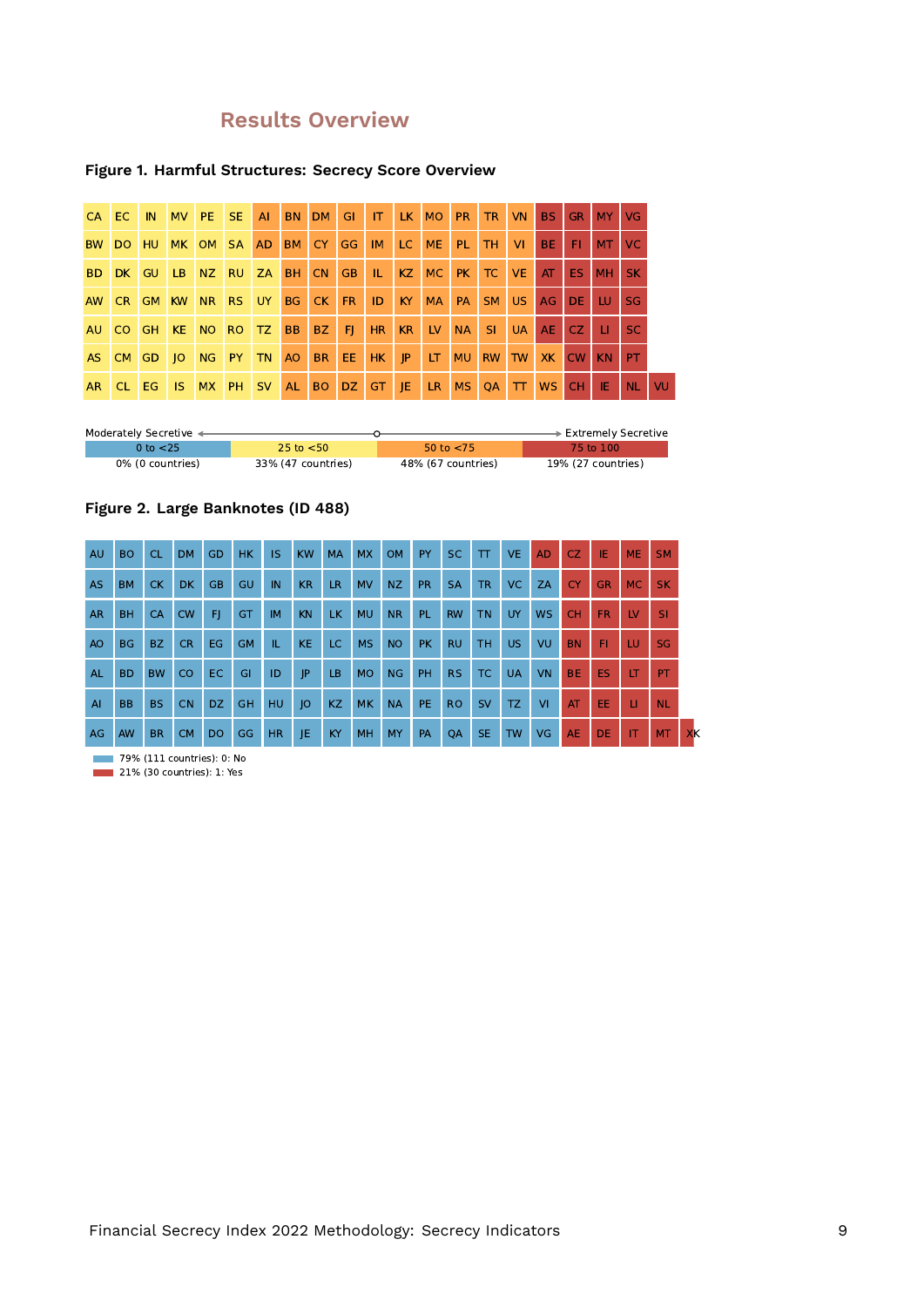### **Figure 3. Bearer Shares (ID 172)**

| <b>AW</b> | BZ        | EE.       | GU        | IT.       | LC.       | <b>MX</b> | <b>PH</b> | <b>RW</b>      | TZ.       | <b>CM</b> | <b>MT</b> | LK. | <b>AL</b> | <b>BS</b>      | FS.       | <b>KN</b> | <b>MS</b>    | SC.       | <b>VC</b>    |           |
|-----------|-----------|-----------|-----------|-----------|-----------|-----------|-----------|----------------|-----------|-----------|-----------|-----|-----------|----------------|-----------|-----------|--------------|-----------|--------------|-----------|
| <b>AU</b> | <b>BW</b> | EC.       | <b>GM</b> | <b>IS</b> | KZ.       | <b>MV</b> | PE.       | <b>RU</b>      | <b>TN</b> | <b>AE</b> | LV        | ID  | AG        | <b>BR</b>      | <b>DM</b> | P         | <b>MH</b>    | PT.       | <b>UA</b>    |           |
| <b>AS</b> | <b>BN</b> | <b>DO</b> | GI        | IN        | KY        | <b>MU</b> | <b>OM</b> | <b>RS</b>      | TC        | ZA        | <b>LB</b> | F   | VU        | <b>BO</b>      | <b>DE</b> | TL.       | <b>MA</b>    | PL.       | <b>TW</b>    |           |
| <b>AR</b> | <b>BM</b> | CR.       | <b>GH</b> | <b>IM</b> | <b>KW</b> | <b>MK</b> | NZ        | R <sub>O</sub> | SV        | <b>XK</b> | FR.       | DZ. | <b>VN</b> | <b>BG</b>      | CZ.       | <b>HR</b> | LU           | <b>PA</b> | $\mathbf{T}$ |           |
| AI        | <b>BH</b> | <b>CO</b> | GG        | IE.       | <b>KE</b> | <b>ME</b> | <b>NR</b> | QA             | <b>SM</b> | <b>WS</b> | EG        | UY  | <b>VE</b> | BE.            | <b>CW</b> | <b>GT</b> | <b>LR</b>    | <b>NL</b> | <b>TR</b>    |           |
| <b>AD</b> | <b>BD</b> | <b>CL</b> | GD        | <b>HU</b> | IO        | <b>MC</b> | <b>NO</b> | PY             | <b>SE</b> | <b>VI</b> | <b>DK</b> | SI  | <b>PK</b> | AT             | <b>CK</b> | <b>GR</b> | $\mathbf{H}$ | <b>NA</b> | <b>TH</b>    |           |
| <b>CN</b> | <b>BB</b> | <b>CA</b> | <b>GB</b> | HK.       | IE        | LT        | NG        | <b>PR</b>      | <b>SA</b> | <b>US</b> | <b>CY</b> | SG  | <b>MO</b> | A <sub>O</sub> | <b>CH</b> | FI.       | <b>KR</b>    | <b>MY</b> | <b>SK</b>    | <b>VG</b> |

1% (1 countries): -2: Unknown

52% (74 countries): 0: No, bearer shares are not available/not circulating.

9% (12 countries): 1: No, bearer shares are always immobilised/registered by a public authority.

6% (9 countries): 2: Yes, but status is unknown.

32% (45 countries): 3: Yes, unregistered bearer shares are available/circulating or registered by a private custodian.

| <b>AU</b>      | <b>BR</b> | <b>CN</b> | <b>DM</b> | FI        | GT        | <b>IS</b> | LB.       | <b>ME</b> | <b>NG</b> | PE.       | RS.       | <b>SV</b> | <b>UA</b> | AG        | <b>CW</b>      | IE        | <b>MH</b> | SC.       | VU        |                      |
|----------------|-----------|-----------|-----------|-----------|-----------|-----------|-----------|-----------|-----------|-----------|-----------|-----------|-----------|-----------|----------------|-----------|-----------|-----------|-----------|----------------------|
| AT             | <b>BO</b> | <b>CM</b> | DK.       | ES.       | <b>GR</b> | IN        | <b>KW</b> | <b>MC</b> | <b>NA</b> | <b>PA</b> | <b>RO</b> | <b>SM</b> | TZ.       | <b>AE</b> | BZ.            | <b>IM</b> | LU.       | <b>RW</b> | <b>VI</b> |                      |
| <b>AS</b>      | <b>BN</b> | <b>CL</b> | DE.       | EG.       | <b>GM</b> | TL.       | <b>KR</b> | <b>MA</b> | <b>MX</b> | OM.       | <b>PY</b> | <b>SK</b> | <b>TW</b> | ZA        | <b>BS</b>      | IE.       | LI.       | <b>OA</b> | <b>VG</b> |                      |
| <b>AR</b>      | <b>BG</b> | CK.       | CZ.       | EE.       | <b>GH</b> | ID        | <b>KE</b> | LV        | <b>MV</b> | NZ        | <b>PT</b> | -SI       | T         | <b>XK</b> | <b>BM</b>      | HK.       | LC.       | <b>PR</b> | VC.       |                      |
| A <sub>O</sub> | BE.       | <b>CH</b> | <b>CY</b> | EC.       | <b>GD</b> | <b>HU</b> | JP        | LT        | <b>MS</b> | NR.       | PL.       | SE.       | <b>TR</b> | <b>VN</b> | <b>BH</b>      | GI        | KZ.       | <b>MY</b> | US.       |                      |
| <b>AL</b>      | <b>BD</b> | <b>CA</b> | <b>CR</b> | DZ.       | FR.       | <b>HR</b> | JO        | LR.       | <b>MO</b> | <b>NO</b> | PK.       | <b>SA</b> | <b>TN</b> | VE.       | <b>BB</b>      | GG.       | KY.       | <b>MU</b> | TC        |                      |
| <b>AD</b>      | <b>AW</b> | <b>BW</b> | CO        | <b>DO</b> | FI.       | GU        | IT.       | LК.       | <b>MK</b> | <b>NL</b> | <b>PH</b> | <b>RU</b> | <b>TH</b> | <b>UY</b> | $\overline{A}$ | <b>GB</b> | <b>KN</b> | <b>MT</b> | <b>SG</b> | <b>W<sub>S</sub></b> |

#### **Figure 4. Series LLCs/PCCs (ID 184)**

**73% (103 countries): 0: No 27% (38 countries): 1: Yes**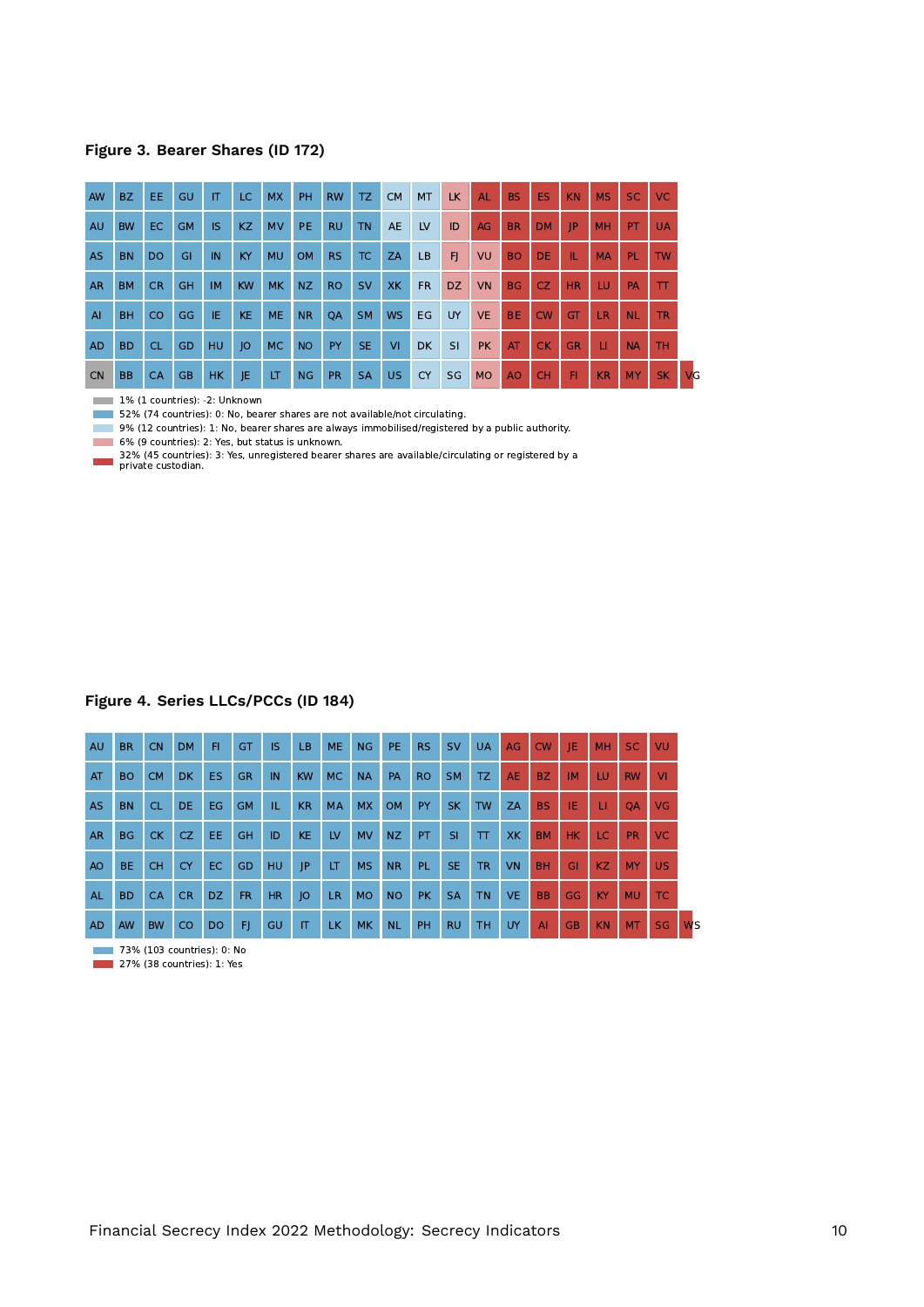| <b>AR</b>      | <b>BE</b> | <b>BS</b> | <b>CM</b> | DE.       | EG.       | GG        | HK.       | IN.       | <b>KN</b> | $\Box$    | <b>MC</b> | <b>MU</b> | <b>NO</b> | <b>PK</b> | RS.       | <b>SI</b> | <b>TR</b> | VC.          | <b>XK</b> |           |
|----------------|-----------|-----------|-----------|-----------|-----------|-----------|-----------|-----------|-----------|-----------|-----------|-----------|-----------|-----------|-----------|-----------|-----------|--------------|-----------|-----------|
| <b>AO</b>      | <b>BD</b> | <b>BR</b> | <b>CL</b> | CZ.       | EE.       | <b>GD</b> | GU        | <b>IM</b> | <b>KE</b> | LC.       | <b>MA</b> | <b>MT</b> | <b>NL</b> | PH        | <b>RO</b> | <b>SG</b> | <b>TN</b> | <b>UY</b>    | <b>WS</b> |           |
| <b>AL</b>      | <b>BB</b> | <b>BO</b> | <b>CK</b> | <b>CY</b> | EC.       | <b>GB</b> | GT        | TL.       | IP        | LB        | LV        | <b>MS</b> | NG        | PE.       | <b>OA</b> | <b>SE</b> | TH.       | US.          | VU        |           |
| $\overline{A}$ | <b>AW</b> | <b>BN</b> | <b>CH</b> | <b>CW</b> | DZ.       | FR.       | <b>GR</b> | IE        | 0         | KZ.       | LU.       | <b>MO</b> | <b>NA</b> | PA        | <b>PY</b> | <b>SC</b> | TC.       | <b>UA</b>    | <b>VN</b> |           |
| AG             | <b>AU</b> | <b>BM</b> | <b>CA</b> | <b>CR</b> | <b>DO</b> | F)        | <b>GM</b> | ID        | JE.       | KY        | LT.       | <b>MK</b> | <b>MY</b> | OM.       | <b>PT</b> | <b>SA</b> | <b>SV</b> | TZ           | <b>VI</b> |           |
| <b>AE</b>      | AT        | <b>BH</b> | BZ.       | CO        | <b>DM</b> | FI.       | GI        | <b>HU</b> | IT        | <b>KW</b> | <b>LR</b> | <b>MH</b> | <b>MX</b> | <b>NZ</b> | <b>PR</b> | <b>RW</b> | <b>SM</b> | TW.          | <b>VG</b> |           |
| <b>AD</b>      | AS.       | <b>BG</b> | <b>BW</b> | CN        | DK.       | ES.       | <b>GH</b> | <b>HR</b> | IS        | <b>KR</b> | LK.       | <b>ME</b> | <b>MV</b> | <b>NR</b> | PL.       | <b>RU</b> | <b>SK</b> | $\mathbf{T}$ | VE.       | <b>ZA</b> |

## **Figure 5. Prohibition of Trusts with Flee Clause (ID 224)**

**100% (141 countries): 0: No**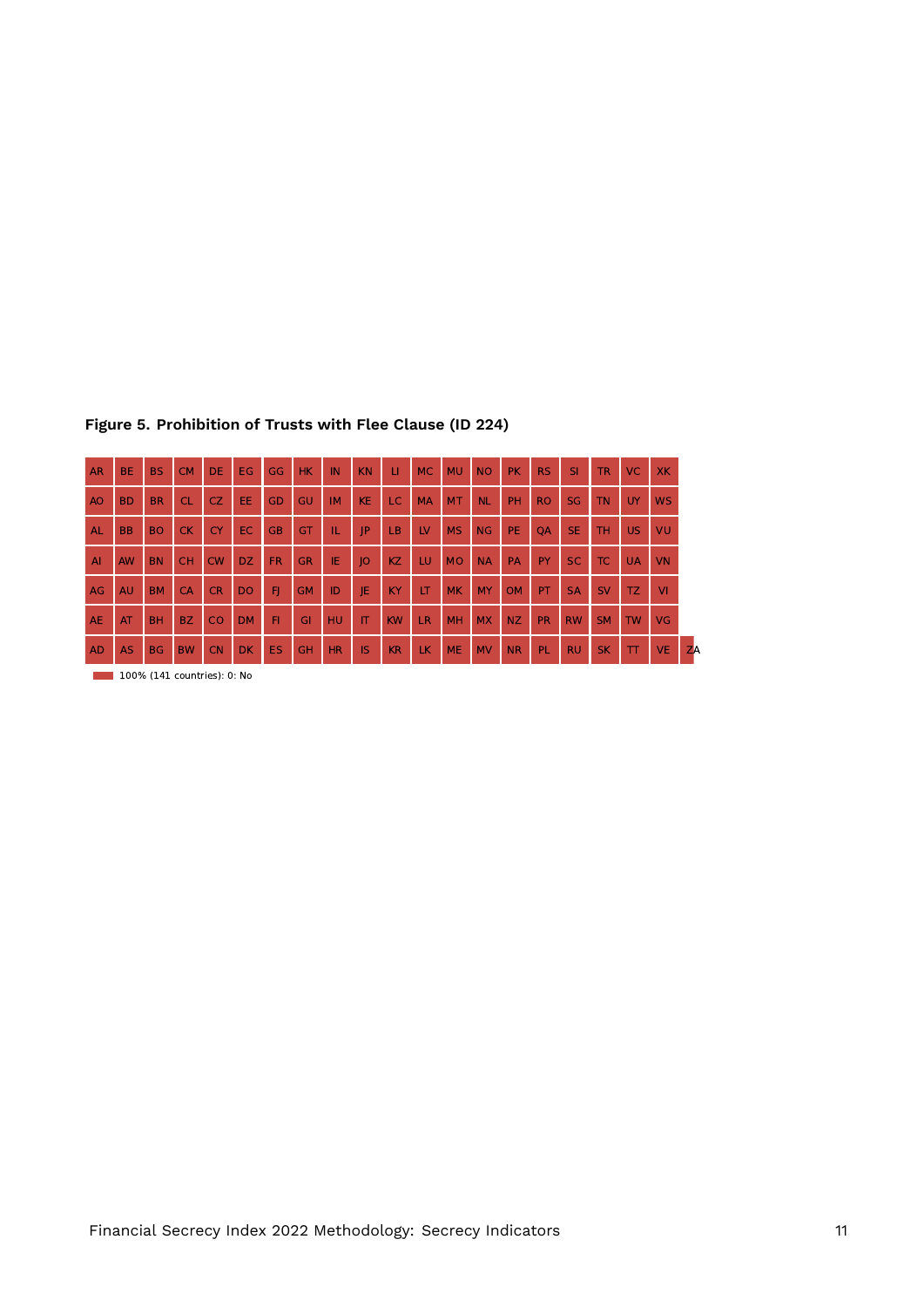|  |  | Figure 6. Harmful Structures: Secrecy Scores |  |  |
|--|--|----------------------------------------------|--|--|
|--|--|----------------------------------------------|--|--|

| <b>Secrecy score</b>   | <b>ISO2: Country Name</b>   | <b>Secrecy score</b> |     | <b>ISO2: Country Name</b>      |  |  |  |  |
|------------------------|-----------------------------|----------------------|-----|--------------------------------|--|--|--|--|
| 50                     | AD: Andorra                 | 25                   | KW: | Kuwait                         |  |  |  |  |
| 75                     | AE:<br>United Arab Emirates | 50                   | KY: | Cayman Islands                 |  |  |  |  |
| 75                     | AG:<br>Antigua and Barbuda  | 50                   | KZ: | Kazakhstan                     |  |  |  |  |
| 50                     | Al:<br>Anguilla             | 25                   | LB: | Lebanon                        |  |  |  |  |
| 50                     | AL:<br>Albania              | 50                   | LC: | St. Lucia                      |  |  |  |  |
| 50                     | AO:<br>Angola               | 100                  | LI: | Liechtenstein                  |  |  |  |  |
| 25                     | AR:<br>Argentina            | 50                   | LK: | Sri Lanka                      |  |  |  |  |
| 25                     | AS:<br>American Samoa       | 50                   | LR: | Liberia                        |  |  |  |  |
| 75                     | AT:<br>Austria              | 50                   | LT: |                                |  |  |  |  |
| 25                     | AU:<br>Australia            |                      |     | Lithuania                      |  |  |  |  |
| 25                     | AW: Aruba                   | 100                  | LU: | Luxembourg                     |  |  |  |  |
| 50                     | BB:<br><b>Barbados</b>      | 50                   | LV: | Latvia                         |  |  |  |  |
| 25                     |                             | 50                   | MA: | Morocco                        |  |  |  |  |
|                        | BD:<br>Bangladesh           | 50                   | MC: | Monaco                         |  |  |  |  |
| 75                     | BE:<br><b>Belgium</b>       | 50                   | ME: | Montenegro                     |  |  |  |  |
| 50                     | BG:<br>Bulgaria             | 75                   | MH: | Marshall Islands               |  |  |  |  |
| 50                     | BH.<br><b>Bahrain</b>       | 25                   | MK. | North Macedonia                |  |  |  |  |
| 50                     | BM:<br>Bermuda              | 50                   |     | MO: Macao                      |  |  |  |  |
| 50                     | BN.<br>Brunei               | 50                   | MS: | Montserrat                     |  |  |  |  |
| 50                     | BO:<br>Bolivia              | 75                   | MT. | Malta                          |  |  |  |  |
| 50                     | BR:<br>Brazil               | 50                   | MU: | Mauritius                      |  |  |  |  |
| 75                     | BS:<br>Bahamas              | 25                   | MV. | Maldives                       |  |  |  |  |
| 25                     | BW:<br>Botswana             | 25                   | MX: | Mexico                         |  |  |  |  |
| 50                     | BZ:<br>Belize               | 75                   | MY: | Malaysia                       |  |  |  |  |
| 25                     | CA:<br>Canada               |                      |     |                                |  |  |  |  |
| 75                     | CH:<br>Switzerland          | 50                   | NA: | Namibia                        |  |  |  |  |
| 50                     | CK:<br>Cook Islands         | 25                   | NG: | Nigeria                        |  |  |  |  |
| 25                     | CL:<br>Chile                | 75                   | NL: | Netherlands                    |  |  |  |  |
| 25                     | CM: Cameroon                | 25                   | NO: | Norway                         |  |  |  |  |
|                        |                             | 25                   | NR: | Nauru                          |  |  |  |  |
| 50                     | CN:<br>China                | 25                   | NZ: | New Zealand                    |  |  |  |  |
| 25                     | CO:<br>Colombia             | 25                   | OM: | Oman                           |  |  |  |  |
| 25                     | CR:<br>Costa Rica           | 50                   | PA: | Panama                         |  |  |  |  |
| 75                     | CW: Curacao                 | 25                   | PE: | Peru                           |  |  |  |  |
| 50                     | CY:<br>Cyprus               | 25                   | PH: | Philippines                    |  |  |  |  |
| 75                     | CZ:<br>Czechia              | 50                   | PK: | Pakistan                       |  |  |  |  |
| 75                     | DE:<br>Germany              | 50                   | PL: |                                |  |  |  |  |
| 25                     | DK:<br>Denmark              |                      |     | Poland                         |  |  |  |  |
| 50                     | DM:<br>Dominica             | 50                   | PR: | Puerto Rico                    |  |  |  |  |
| 25                     | DO:<br>Dominican Republic   | 75                   | PT: | Portugal                       |  |  |  |  |
| 50                     | DZ:<br>Algeria              | 25                   | PY: | Paraguay                       |  |  |  |  |
| 25                     | EC:<br>Ecuador              | 50                   | QA: | Qatar                          |  |  |  |  |
| 50                     | EE:<br>Estonia              | 25                   | RO: | Romania                        |  |  |  |  |
| 25                     | EG:<br>Egypt                | 25                   | RS: | Serbia                         |  |  |  |  |
| 75                     | ES:<br>Spain                | 25                   | RU: | Russia                         |  |  |  |  |
| 75                     | Finland                     | 50                   | RW: | Rwanda                         |  |  |  |  |
|                        | FI:                         | 25                   | SA: | Saudi Arabia                   |  |  |  |  |
| 50                     | FJ:<br>Fiji                 | 75                   | SC: | Seychelles                     |  |  |  |  |
| 50                     | FR:<br>France               | 25                   | SE: | Sweden                         |  |  |  |  |
| 50                     | GB:<br>United Kingdom       | 75                   | SG: | Singapore                      |  |  |  |  |
| 25                     | GD: Grenada                 | 50                   | SI: | Slovenia                       |  |  |  |  |
| 50                     | GG:<br>Guernsey             |                      |     |                                |  |  |  |  |
| 25                     | GH:<br>Ghana                | 75                   | SK: | Slovakia                       |  |  |  |  |
| 50                     | GI.<br>Gibraltar            | 50                   | SM: | San Marino                     |  |  |  |  |
| 25                     | GM: Gambia                  | 25                   | SV: | El Salvador                    |  |  |  |  |
| 75                     | GR:<br>Greece               | 50                   | TC: | Turks and Caicos Islands       |  |  |  |  |
| 50                     | GT:<br>Guatemala            | 50                   | IH: | Thailand                       |  |  |  |  |
| 25                     | GU:<br>Guam                 | 25                   | TN: | Tunisia                        |  |  |  |  |
| 50                     | HK:<br>Hong Kong            | 50                   | TR: | Turkey                         |  |  |  |  |
| 50                     | HR:<br>Croatia              | 50                   | TT: | Trinidad and Tobago            |  |  |  |  |
| 25                     |                             | 50                   | TW: | Taiwan                         |  |  |  |  |
|                        | HU.<br>Hungary              | 25                   | TZ: | Tanzania                       |  |  |  |  |
| 50                     | Indonesia<br>ID:            | 50                   | UA: | Ukraine                        |  |  |  |  |
| 75                     | IE:<br>Ireland              | 50                   | US: | <b>United States</b>           |  |  |  |  |
| 50                     | IL:<br>Israel               |                      |     |                                |  |  |  |  |
| 50                     | IM:<br>Isle of Man          | 25                   | UY: | Uruguay                        |  |  |  |  |
| 25                     | IN:<br>India                | 75                   | VC: | St. Vincent and the Grenadines |  |  |  |  |
| 25                     | IS:<br>Iceland              | 50                   | VE: | Venezuela                      |  |  |  |  |
| 50                     | IT:<br>Italy                | 75                   | VG: | British Virgin Islands         |  |  |  |  |
| 50                     | JE:<br>Jersey               | 50                   | VI: | US Virgin Islands              |  |  |  |  |
| 25                     | lordan<br>JO:               | 50                   | VN: | Vietnam                        |  |  |  |  |
| 50                     | JP:<br>Japan                | 75                   |     | VU: Vanuatu                    |  |  |  |  |
| 25                     | KE:<br>Kenya                | 50                   |     | WS: Samoa                      |  |  |  |  |
| 75                     | St. Kitts and Nevis<br>KN:  | 50                   | XK: | Kosovo                         |  |  |  |  |
| 50                     | KR:<br>South Korea          | 25                   | ZA: | South Africa                   |  |  |  |  |
|                        |                             |                      |     |                                |  |  |  |  |
|                        |                             | Secrecy Score        |     |                                |  |  |  |  |
| Moderately Secretive < |                             | ᢦ                    |     | > Extremely Secretive          |  |  |  |  |
| $0$ to $<$ 25          | $25$ to $< 50$              | 50 to $<$ 75         |     | 75 to 100                      |  |  |  |  |
|                        |                             |                      |     |                                |  |  |  |  |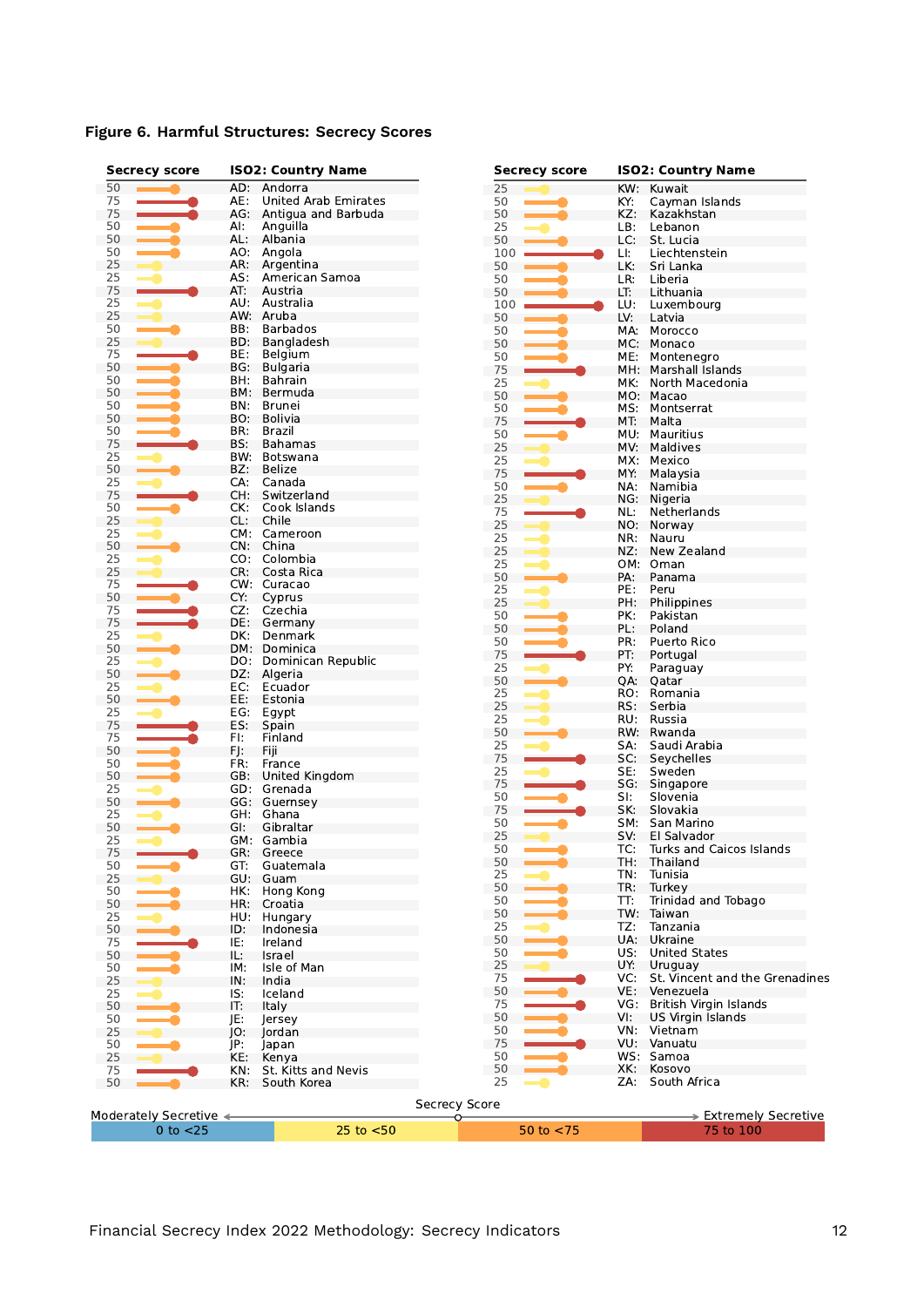<span id="page-12-13"></span>

- <span id="page-12-0"></span>[1.](#page-0-0) Bearer shares are shares which are not registered, where the owner can be any person physically holding the share certificate and where the transferring of the ownership involves only delivering the physical certificate.
- <span id="page-12-1"></span>[2.](#page-0-1) We consider that the obligation to register bearer shares exists when legal provisions establish a timeframe for immobilisation/registration of all existing bearer shares before the next publication of the Financial Secrecy Index and where the consequence for non-compliance is the loss of those shares. Provisions where the only consequence of non-compliance is the loss of voting rights or rights to dividends are not considered to be sufficient because this would involve the mere suspensions of rights. In such case, the holders of bearer shares may still transfer those shares or avoid identification until they intend to regain their rights. The same applies if there is no deadline to immobilise bearer shares, or where after the deadline holders of bearer shares are still allowed to recover their shares or rights after applying to a court or disclosing their names to the company. This is treated as an unacceptable suspension of rights, rather than the cancellation that this indicator requires.
- <span id="page-12-12"></span><span id="page-12-2"></span>[3.](#page-0-2) The Global Forum peer reviews refer to the peer review reports and supplementary reports published by the Global Forum on Transparency and Exchange of Information for Tax Purposes. They can be viewed at:.[38](#page-15-0)
- <span id="page-12-3"></span>[4.](#page-1-1) Tax Justice Network. *TJN Survey*. 2021. URL: [http://fsi.taxjustice.net/fsi2022/TJN- Survey- 2021.pdf](http://fsi.taxjustice.net/fsi2022/TJN-Survey-2021.pdf) (visited on 11/05/2022).
- <span id="page-12-9"></span><span id="page-12-4"></span>[5.](#page-1-2) FATF and MENAFATF. *Money Laundering Through the Physical Transportation of Cash*. 2015. URL: [https:](https://www.fatf-gafi.org/publications/methodsandtrends/documents/ml-through-physical-transportation-of-cash.html) [//www.fatf-gafi.org/publications/methodsandtrends/documents/ml-through-physical-transportation](https://www.fatf-gafi.org/publications/methodsandtrends/documents/ml-through-physical-transportation-of-cash.html)[of-cash.html](https://www.fatf-gafi.org/publications/methodsandtrends/documents/ml-through-physical-transportation-of-cash.html) (visited on 06/04/2022).
- <span id="page-12-11"></span><span id="page-12-5"></span>[6.](#page-1-3) European Police Office's Financial Intelligence Group. *Why Is Cash Still King?* 2015. URL: [https://www.](https://www.europol.europa.eu/sites/default/files/documents/europolcik%20%281%29.pdf) [europol.europa.eu/sites/default/files/documents/europolcik%20%281%29.pdf](https://www.europol.europa.eu/sites/default/files/documents/europolcik%20%281%29.pdf) (visited on 06/04/2022).
- <span id="page-12-10"></span><span id="page-12-6"></span>[7.](#page-1-4) Peter Sands. 'Making It Harder for the Bad Guys: The Case for Eliminating High Denomination Notes'. 2016. URL: [https://www.hks.harvard.edu/sites/default/files/centers/mrcbg/files/Eliminating%](https://www.hks.harvard.edu/sites/default/files/centers/mrcbg/files/Eliminating%2BHDNfinalXYZ.pdf) [2BHDNfinalXYZ.pdf](https://www.hks.harvard.edu/sites/default/files/centers/mrcbg/files/Eliminating%2BHDNfinalXYZ.pdf) (visited on 06/04/2022).
- <span id="page-12-7"></span>[8.](#page-2-0) FATF and MENAFATF, *[Money Laundering Through the Physical Transportation of Cash](#page-12-9)*, p. 30.
- <span id="page-12-8"></span>[9.](#page-2-1) Michael Holden. 'UK Stops Selling 500 Euro Notes over Crime Fears'. *Reuters* (May 2010). URL: [https:](https://www.reuters.com/article/uk-britain-euro-idUKTRE64C1JN20100513) [//www.reuters.com/article/uk-britain-euro-idUKTRE64C1JN20100513](https://www.reuters.com/article/uk-britain-euro-idUKTRE64C1JN20100513) (visited on 06/04/2022).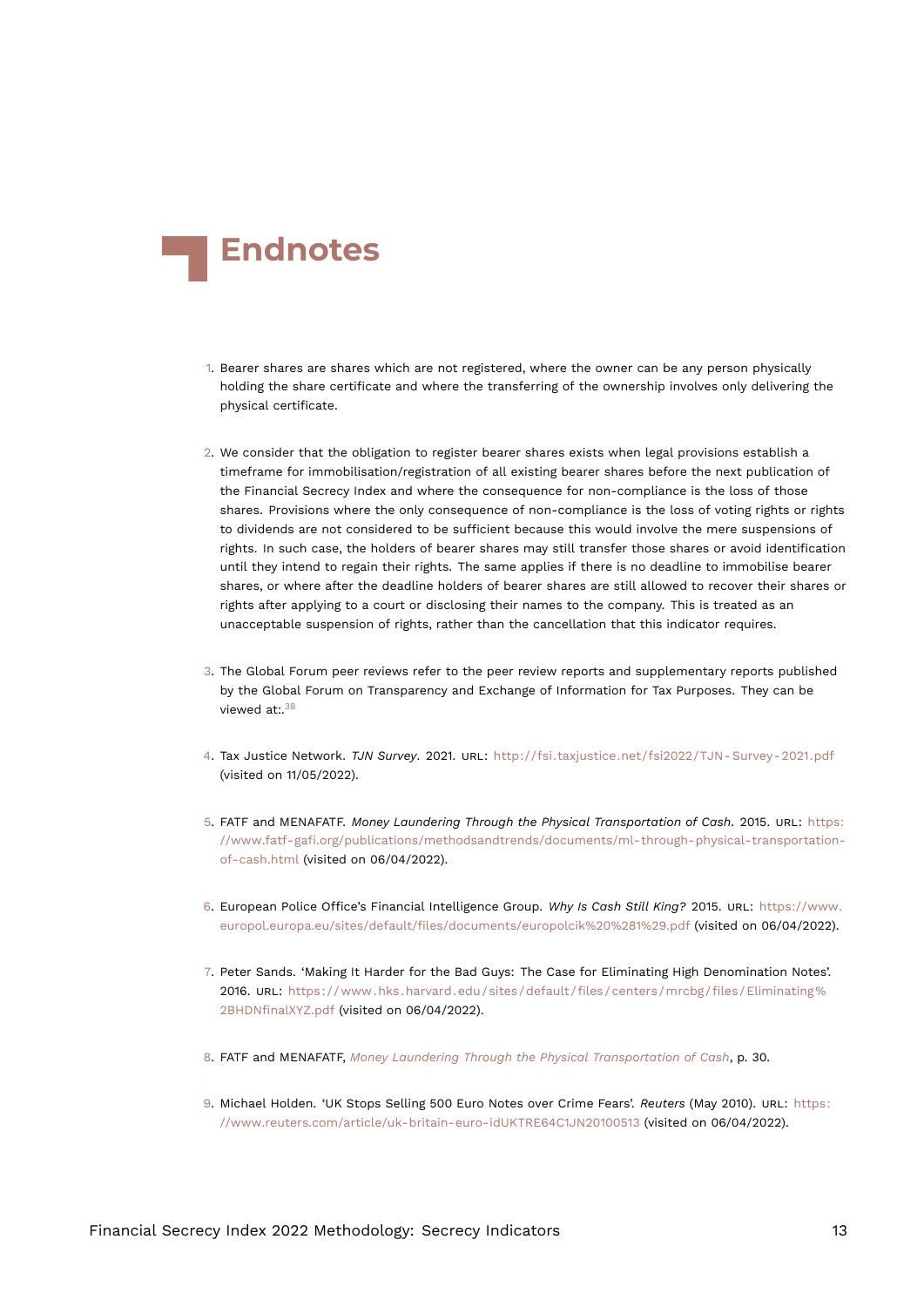- <span id="page-13-16"></span><span id="page-13-0"></span>[10.](#page-2-2) Sands, ['Making It Harder for the Bad Guys: The Case for Eliminating High Denomination Notes',](#page-12-10) p.11, Figure 3.
- <span id="page-13-1"></span>[11.](#page-2-3) European Police Office's Financial Intelligence Group, *[Why Is Cash Still King?](#page-12-11)*, p.7, 49.
- <span id="page-13-2"></span>[12.](#page-2-4) Sands, ['Making It Harder for the Bad Guys: The Case for Eliminating High Denomination Notes',](#page-12-10) p.12.
- <span id="page-13-15"></span><span id="page-13-3"></span>[13.](#page-2-5) Dominic Casciani. 'Why Criminals Love the 500 Euro Note' (May 2010). URL: [http://news.bbc.co.uk/2/](http://news.bbc.co.uk/2/hi/8678979.stm) [hi/8678979.stm](http://news.bbc.co.uk/2/hi/8678979.stm) (visited on 06/04/2022); Serious Organised Crime Agency. *Annual Report and Accounts*. 2010. URL: [https://assets.publishing.service.gov.uk/government/uploads/system/uploads/attachment\\_](https://assets.publishing.service.gov.uk/government/uploads/system/uploads/attachment_data/file/247328/1241.pdf) [data/file/247328/1241.pdf](https://assets.publishing.service.gov.uk/government/uploads/system/uploads/attachment_data/file/247328/1241.pdf) (visited on 06/04/2022).
- <span id="page-13-4"></span>[14.](#page-2-6) Serious Organised Crime Agency, *[Annual Report and Accounts](#page-13-15)*.
- <span id="page-13-5"></span>[15.](#page-2-7) European Police Office's Financial Intelligence Group, *[Why Is Cash Still King?](#page-12-11)*, pp.16, 49.
- <span id="page-13-6"></span>[16.](#page-2-8) European Police Office's Financial Intelligence Group, *[Why Is Cash Still King?](#page-12-11)*, p.20.
- <span id="page-13-7"></span>[17.](#page-3-0) European Central Bank. *ECB Ends Production and Issuance of €500 Banknote*. May 2016. URL: [https:](https://www.ecb.europa.eu/press/pr/date/2016/html/pr160504.en.html) [//www.ecb.europa.eu/press/pr/date/2016/html/pr160504.en.html](https://www.ecb.europa.eu/press/pr/date/2016/html/pr160504.en.html) (visited on 06/04/2022); *Old Euro Banknotes, Are They Still Valid, Till When, How to Exchange? | Winngie*. URL: [https://winngie.com/2019/](https://winngie.com/2019/12/08/old-euro-banknotes-are-they-still-valid-till-when-how-to-exchange/) [12/08/old-euro-banknotes-are-they-still-valid-till-when-how-to-exchange/](https://winngie.com/2019/12/08/old-euro-banknotes-are-they-still-valid-till-when-how-to-exchange/) (visited on 08/04/2022).
- <span id="page-13-8"></span>[18.](#page-3-1) National Crime Agency. *National Strategic Assessment of Serious and Organised Crime*. 2017. URL: [https : / / www . nationalcrimeagency . gov . uk / who - we - are / publications / 32 - national - strategic](https://www.nationalcrimeagency.gov.uk/who-we-are/publications/32-national-strategic-assessment-of-serious-and-organised-crime-2017/file)  [assessment-of-serious-and-organised-crime-2017/file](https://www.nationalcrimeagency.gov.uk/who-we-are/publications/32-national-strategic-assessment-of-serious-and-organised-crime-2017/file) (visited on 06/04/2022).
- <span id="page-13-9"></span>[19.](#page-3-2) Monetary Authority of Singapore. *Circulation Currency: Notes*. URL: [https://www.mas.gov.sg/currency/](https://www.mas.gov.sg/currency/circulation-currency/circulation-currency-notes) [circulation-currency/circulation-currency-notes](https://www.mas.gov.sg/currency/circulation-currency/circulation-currency-notes) (visited on 08/04/2022).
- <span id="page-13-10"></span>[20.](#page-3-3) 'Singapore to Stop Issuing S\$10,000 Banknote to Prevent Money Laundering'. *Reuters* (July 2014). URL: [https : / / www . reuters . com / article / singapore - regulations - idUSL4N0PD2M120140702](https://www.reuters.com/article/singapore-regulations-idUSL4N0PD2M120140702) (visited on 06/04/2022).
- <span id="page-13-11"></span>[21.](#page-3-4) Xinhua. *Brunei to Cease Issuing, Circulation of Biggest Currency Notes*. 2020. URL: [http://www.xinhuanet.com/english/2020-10/01/c\\_139411893.htm](http://www.xinhuanet.com/english/2020-10/01/c_139411893.htm) (visited on 08/05/2022).
- <span id="page-13-12"></span>[22.](#page-3-5) Bank of Canda. *Bank of Canada to Stop Issuing \$1000 Note*. May 2000. URL: [https : / / www . bankofcanada . ca / 2000 / 05 / bank - canada - stop - issuing - 1000 - note/](https://www.bankofcanada.ca/2000/05/bank-canada-stop-issuing-1000-note/) (visited on 06/04/2022); Adrian Humphreys. 'The Hunt for Canada's \$1,000 Bills: There Are Nearly a Million Left, Most in the Hands of Criminal Elites'. *National Post* (Nov. 2012). URL: [https://nationalpost.com/news/canada/the-hunt-for-canadas-1000-bills-there-are-nearly-a-million](https://nationalpost.com/news/canada/the-hunt-for-canadas-1000-bills-there-are-nearly-a-million-left-most-in-the-hands-of-criminal-elites)[left-most-in-the-hands-of-criminal-elites](https://nationalpost.com/news/canada/the-hunt-for-canadas-1000-bills-there-are-nearly-a-million-left-most-in-the-hands-of-criminal-elites) (visited on 06/04/2022).
- <span id="page-13-13"></span>[23.](#page-3-6) Mark Montgomery. 'Old Canadian Banknotes Lose Legal Tender Status' (Jan. 2021). URL: [https://www.](https://www.rcinet.ca/en/2021/01/05/old-canadian-banknotes-lose-legal-tender-status/) [rcinet.ca/en/2021/01/05/old-canadian-banknotes-lose-legal-tender-status/](https://www.rcinet.ca/en/2021/01/05/old-canadian-banknotes-lose-legal-tender-status/) (visited on 12/05/2022).
- <span id="page-13-14"></span>[24.](#page-3-7) Arun Jaitley. *Remonetisation Process Almost Complete:* 2017. URL: [https://timesofindia.indiatimes.](https://timesofindia.indiatimes.com/business/india-business/remonetisation-process-almost-complete-arun-jaitley/articleshow/57190069.cms) [com/business/india-business/remonetisation-process-almost-complete-arun-jaitley/articleshow/](https://timesofindia.indiatimes.com/business/india-business/remonetisation-process-almost-complete-arun-jaitley/articleshow/57190069.cms) [57190069.cms](https://timesofindia.indiatimes.com/business/india-business/remonetisation-process-almost-complete-arun-jaitley/articleshow/57190069.cms) (visited on 06/04/2022).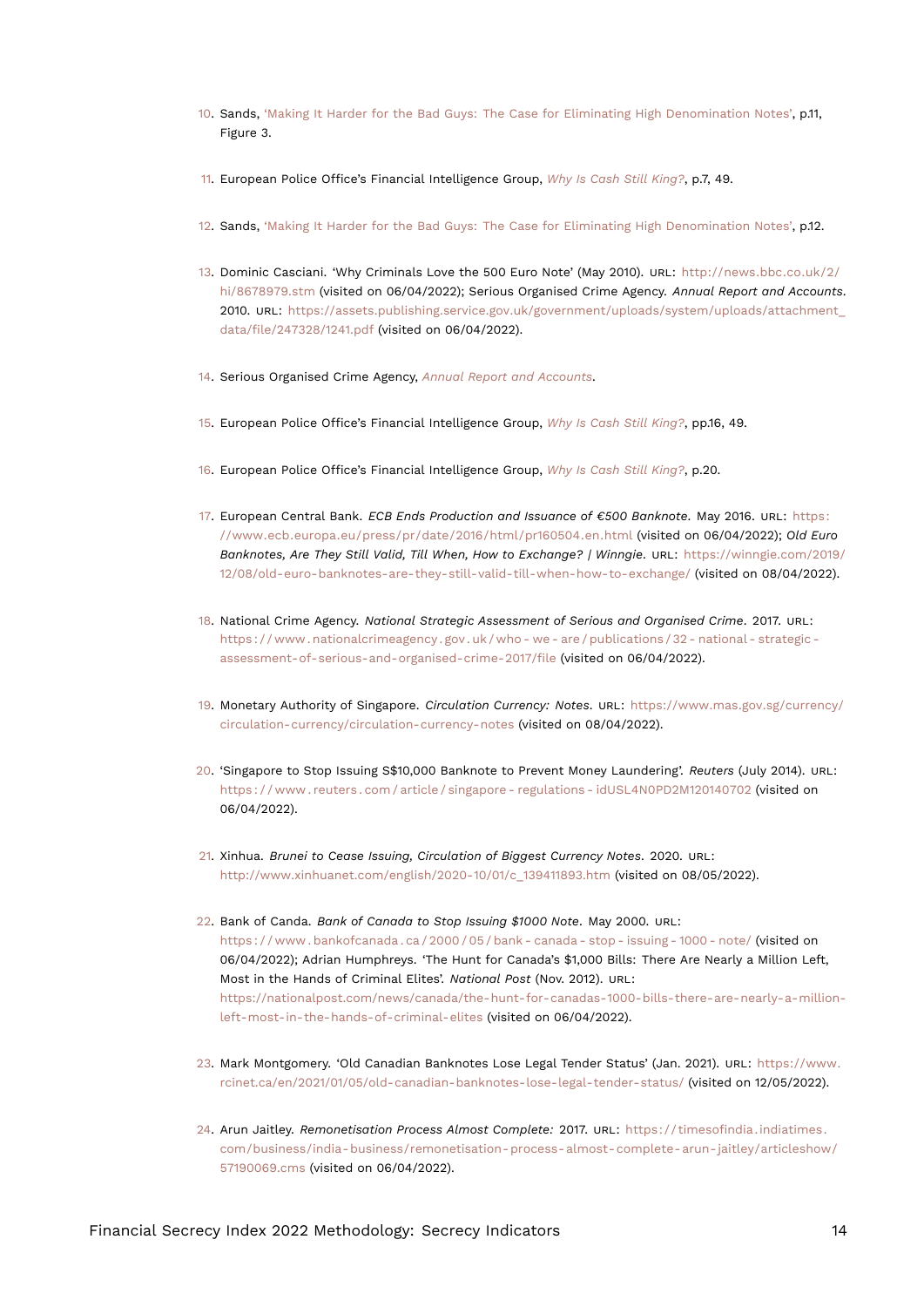- <span id="page-14-18"></span><span id="page-14-0"></span>[25.](#page-3-8) Sands, ['Making It Harder for the Bad Guys: The Case for Eliminating High Denomination Notes'.](#page-12-10)
- <span id="page-14-14"></span><span id="page-14-1"></span>[26.](#page-3-9) Financial Action Task Force. *International Standards on Combating Money Laundering and the Financing of Terrorism & Proliferation. The FATF Recommendations (2012 - Updated 2022)*. Paris, Mar. 2022. URL: https : / / www . fatf [gafi.org/media/fatf/documents/recommendations/pdfs/FATF%20Recommendations%202012.pdf](https://www.fatf-gafi.org/media/fatf/documents/recommendations/pdfs/FATF%20Recommendations%202012.pdf) (visited on 15/04/2022), p.118.
- <span id="page-14-13"></span><span id="page-14-2"></span>[27.](#page-4-0) Emile Van der Does de Willebois et al. *The Puppet Masters. How the Corrupt Use Legal Structures to Hide Stolen Assets and What to Do About It*. 2011. URL: [https://star.worldbank.org/sites/star/files/](https://star.worldbank.org/sites/star/files/puppetmastersv1.pdf) [puppetmastersv1.pdf](https://star.worldbank.org/sites/star/files/puppetmastersv1.pdf) (visited on 08/05/2022), p.154.
- <span id="page-14-3"></span>[28.](#page-5-0) Van der Does de Willebois et al., *[The Puppet Masters. How the Corrupt Use Legal Structures to Hide](#page-14-13) [Stolen Assets and What to Do About It](#page-14-13)*, pp.42-43.
- <span id="page-14-4"></span>[29.](#page-5-1) Financial Action Task Force, *[International Standards on Combating Money Laundering and the](#page-14-14) [Financing of Terrorism & Proliferation. The FATF Recommendations \(2012 - Updated 2022\)](#page-14-14)*, pp. 91–96.
- <span id="page-14-15"></span><span id="page-14-5"></span>[30.](#page-5-2) Delaware Inc. *Delaware Series LLC: Pros & Cons | Harvard Business Services, Inc.* URL: [https://www.](https://www.delawareinc.com/ourservices/series-limited-liability-company/) [delawareinc.com/ourservices/series-limited-liability-company/](https://www.delawareinc.com/ourservices/series-limited-liability-company/) (visited on 06/04/2022); Cara Griffith. *Series LLCs: The Next Generation Of Passthrough Entities?* URL: [https : / / www . forbes . com / sites /](https://www.forbes.com/sites/taxanalysts/2015/02/16/series-llcs-the-next-generation-of-passthrough-entities/) [taxanalysts / 2015 / 02 / 16 / series - llcs - the - next - generation - of - passthrough - entities/](https://www.forbes.com/sites/taxanalysts/2015/02/16/series-llcs-the-next-generation-of-passthrough-entities/) (visited on 06/04/2022); Sarah Feldman. *The Series LLC: An Organizational Structure That Can Help Mitigate Risk*. 2020. URL: [https://www.wolterskluwer.com/en/expert-insights/the-series-llc-an-organizational](https://www.wolterskluwer.com/en/expert-insights/the-series-llc-an-organizational-structure-that-can-help-mitigate-risk)[structure-that-can-help-mitigate-risk](https://www.wolterskluwer.com/en/expert-insights/the-series-llc-an-organizational-structure-that-can-help-mitigate-risk) (visited on 07/04/2022).
- <span id="page-14-6"></span>[31.](#page-5-3) Griffith, *[Series LLCs](#page-14-15)*.
- <span id="page-14-7"></span>[32.](#page-5-4) Jenn Murray. *Series LLC - Is It Right for Your Business?* URL: [https://www.thebalancesmb.com/series](https://www.thebalancesmb.com/series-llc-is-it-right-for-your-business-398447)[llc-is-it-right-for-your-business-398447](https://www.thebalancesmb.com/series-llc-is-it-right-for-your-business-398447) (visited on 07/04/2022).
- <span id="page-14-16"></span><span id="page-14-8"></span>[33.](#page-5-5) This assumes a cost of setting up the master LLC of 750 US\$, plus 50 US\$ per series/cell..<sup>[39](#page-15-1)</sup>
- <span id="page-14-9"></span>[34.](#page-6-0) Joe Truelove. *Protected Cell Companies for Fund and Non-Fund Structures*. 2015. URL: [https://www.](https://www.weareguernsey.com/news/2015/protected-cell-companies-for-fund-and-non-fund-structures/) [weareguernsey.com/news/2015/protected- cell- companies- for- fund- and- non- fund- structures/](https://www.weareguernsey.com/news/2015/protected-cell-companies-for-fund-and-non-fund-structures/) (visited on 06/04/2022).
- <span id="page-14-10"></span>[35.](#page-6-1) Andres Knobel. *Beneficial Ownership in the Investment Industry. A Strategy to Roll Back Anonymous Capital*. 2019. URL: [https://www.taxjustice.net/wp-content/uploads/2019/10/The-transparency-risks](https://www.taxjustice.net/wp-content/uploads/2019/10/The-transparency-risks-of-investment-entities-working-paper-Tax-Justice-Network-Oct-2019.pdf)[of-investment-entities-working-paper-Tax-Justice-Network-Oct-2019.pdf](https://www.taxjustice.net/wp-content/uploads/2019/10/The-transparency-risks-of-investment-entities-working-paper-Tax-Justice-Network-Oct-2019.pdf) (visited on 03/05/2022).
- <span id="page-14-17"></span><span id="page-14-11"></span>[36.](#page-6-2) For a comprehensive introduction to trusts and their associated risks, please read:. $40$
- <span id="page-14-12"></span>[37.](#page-7-1) An example of a flee clause reads as follows: "The assets will […] be removed to a separate foreign jurisdiction which is deemed suitable for maintaining investments. At the same time, the individual domestic trustee would resign (subject to reinstatement by the foreign trustee) and, under the terms of the trust agreement, the foreign trustee would be unable to comply with any instructions as may be communicated by the grantor or trust protector (if given under duress)... in the event of a creditor's claim, the assets of the foreign trust will have become so undesirable to the creditor (in terms of the cost of pursuing an action in one or more foreign jurisdictions, with limited expectations for a favorable result), that the creditor will have the incentive to settle the matter for a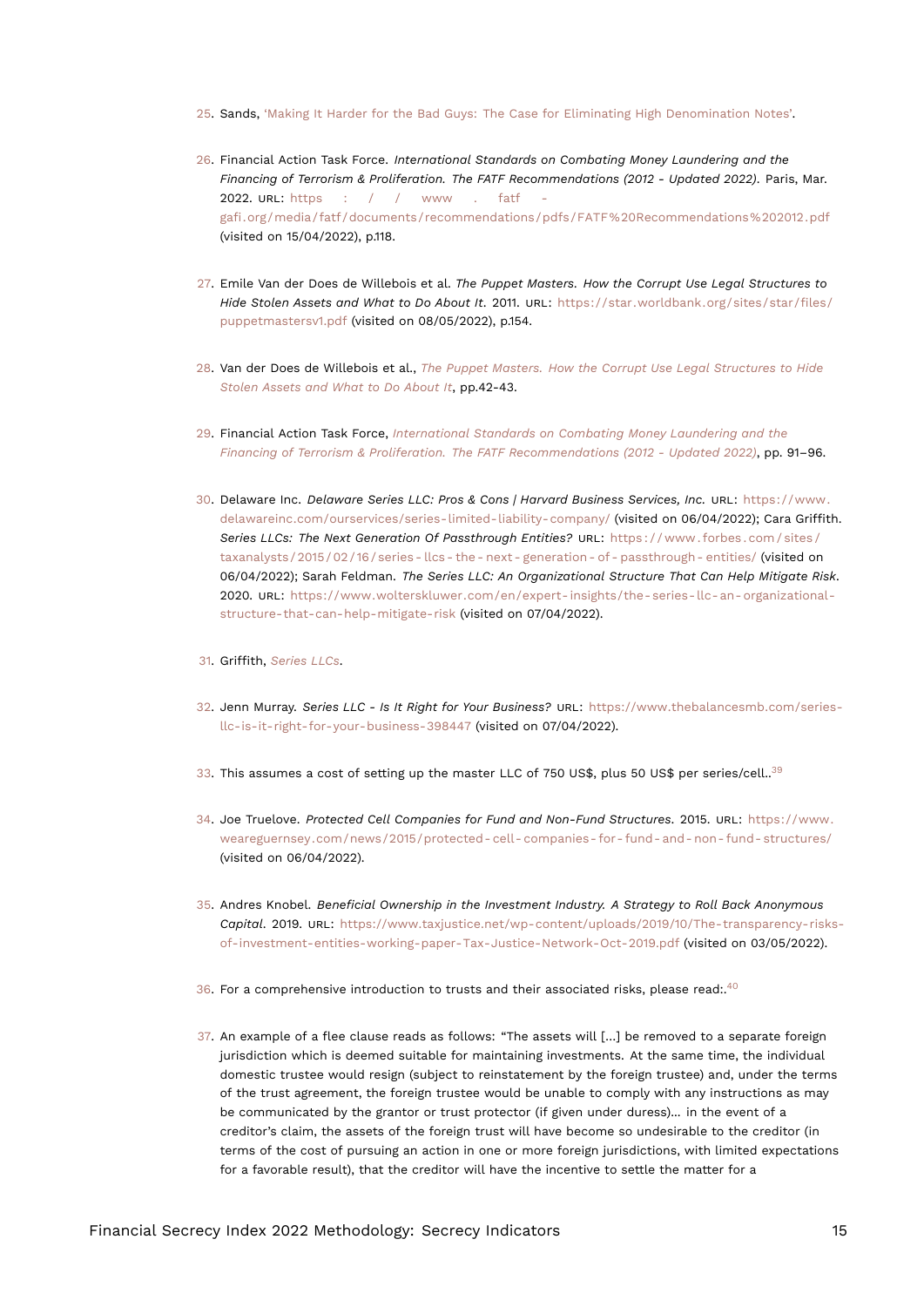<span id="page-15-7"></span><span id="page-15-6"></span><span id="page-15-5"></span>much-reduced sum. When the threat of creditor claims has subsided, the design would revert to the original structure in order to again provide the client with direct access to the trust income and principal as a trust beneficiary".<sup>[41](#page-15-3)</sup> A similar scheme was described in.<sup>[42](#page-15-4)</sup>

- <span id="page-15-0"></span>[38.](#page-12-12) OECD. *Global Forum on Transparency and Exchange of Information for Tax Purposes: Peer Reviews*. Text. URL: [https://www.oecd-ilibrary.org/taxation/global-forum-on-transparency-and-exchange-of](https://www.oecd-ilibrary.org/taxation/global-forum-on-transparency-and-exchange-of-information-for-tax-purposes-peer-reviews_2219469x)[information-for-tax-purposes-peer-reviews\\_2219469x](https://www.oecd-ilibrary.org/taxation/global-forum-on-transparency-and-exchange-of-information-for-tax-purposes-peer-reviews_2219469x) (visited on 05/04/2022).
- <span id="page-15-1"></span>[39.](#page-14-16) Gardi, Haught, Fischer & Bhosale LTD et al. *Does Your Business Need a Series LLC in Illinois?* Mar. 2014. URL: [https://www.gardilaw.com/does- your- business- need- a- series- llc- in- illinois/](https://www.gardilaw.com/does-your-business-need-a-series-llc-in-illinois/) (visited on 06/04/2022).
- <span id="page-15-2"></span>[40.](#page-14-17) Andres Knobel. *Trusts: Weapons of Mass Injustice?* Tax Justice Network, 2017. URL: [www.taxjustice.](www.taxjustice.net/wp-content/uploads/2017/02/Trusts-Weapons-of-Mass-Injustice-Final-12-FEB-2017.pdf) [net/wp-content/uploads/2017/02/Trusts-Weapons-of-Mass-Injustice-Final-12-FEB-2017.pdf](www.taxjustice.net/wp-content/uploads/2017/02/Trusts-Weapons-of-Mass-Injustice-Final-12-FEB-2017.pdf) (visited on 02/05/2022).
- <span id="page-15-3"></span>[41.](#page-15-5) William Tanzi. 'Favorable Restructuring of Administration of Foreign Situs Trust Investments' (2013). URL: [http : / / static1 . 1 . sqspcdn . com / static / f / 1397518 / 18536698 / 1364242367820 / Foreign + Situs +](http://static1.1.sqspcdn.com/static/f/1397518/18536698/1364242367820/Foreign+Situs+Trust+Investments+RC+William+Tanzi.pdf?token=lVQ9JnRjDQvJ69q4Ex7FPmU4fOQ%3D) [Trust+Investments+RC+William+Tanzi.pdf?token=lVQ9JnRjDQvJ69q4Ex7FPmU4fOQ%3D](http://static1.1.sqspcdn.com/static/f/1397518/18536698/1364242367820/Foreign+Situs+Trust+Investments+RC+William+Tanzi.pdf?token=lVQ9JnRjDQvJ69q4Ex7FPmU4fOQ%3D) (visited on 06/04/2022).
- <span id="page-15-4"></span>[42.](#page-15-6) Lynn M. LoPucki. 'The Death of Liability' (May 2000). URL: <https://papers.ssrn.com/abstract=7589> (visited on 06/04/2022).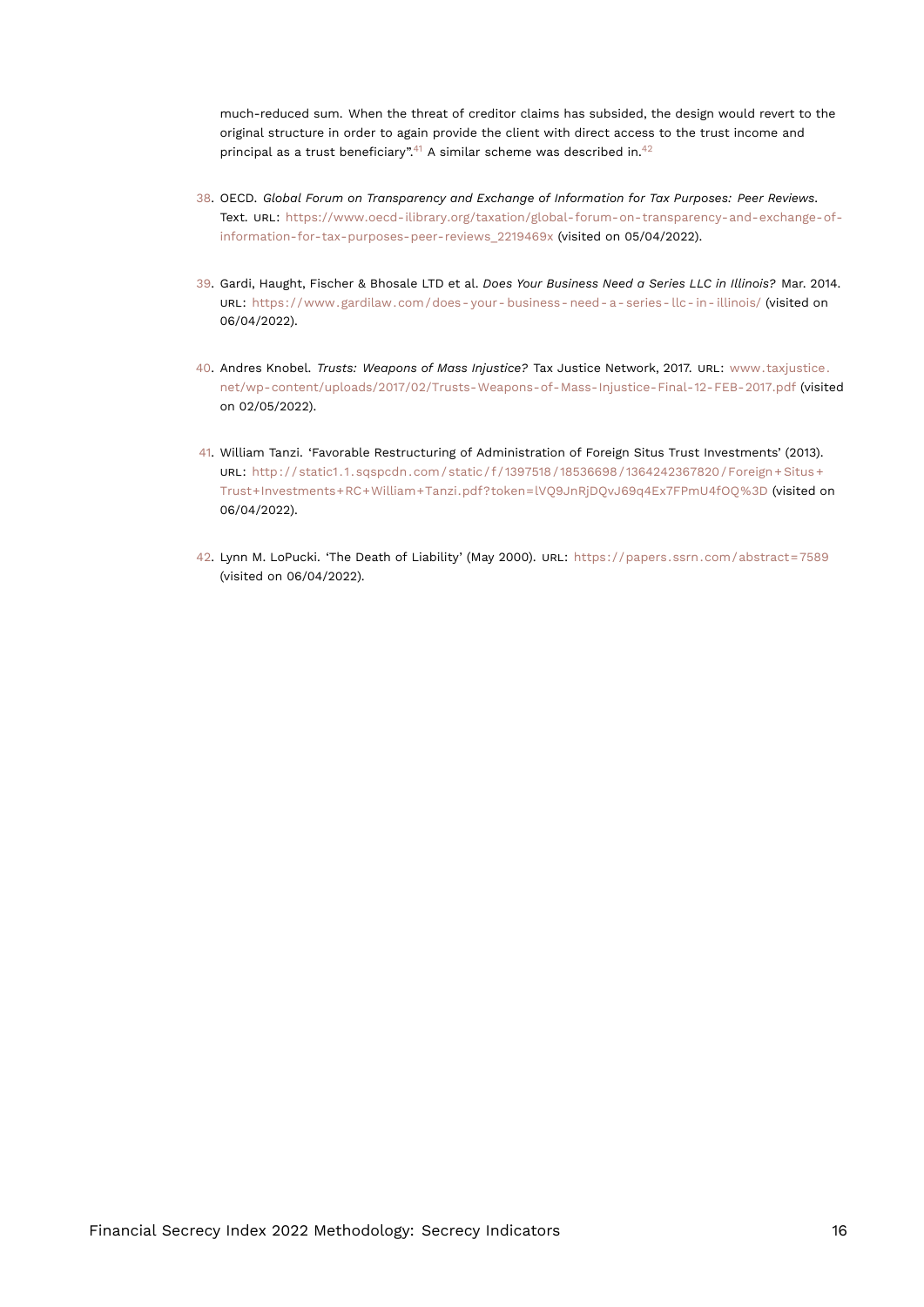# **Bibliography**

- Bank of Canda. *Bank of Canada to Stop Issuing \$1000 Note*. May 2000. URL: <https://www.bankofcanada.ca/2000/05/bank-canada-stop-issuing-1000-note/> (visited on 06/04/2022) (cit. on p. [14](#page-13-16)).
- Casciani, Dominic. 'Why Criminals Love the 500 Euro Note' (May 2010). URL: <http://news.bbc.co.uk/2/hi/8678979.stm> (visited on 06/04/2022) (cit. on p. [14\)](#page-13-16).
- Delaware Inc. *Delaware Series LLC: Pros & Cons | Harvard Business Services, Inc.* URL:

<https://www.delawareinc.com/ourservices/series-limited-liability-company/> (visited on 06/04/2022) (cit. on p. [15\)](#page-14-18).

European Central Bank. *ECB Ends Production and Issuance of €500 Banknote*. May 2016. URL:

<https://www.ecb.europa.eu/press/pr/date/2016/html/pr160504.en.html> (visited on 06/04/2022) (cit. on p. [14\)](#page-13-16).

European Police Office's Financial Intelligence Group. *Why Is Cash Still King?* 2015. URL: [https://www.europol.europa.eu/sites/default/files/documents/europolcik%](https://www.europol.europa.eu/sites/default/files/documents/europolcik%20%281%29.pdf) [20%281%29.pdf](https://www.europol.europa.eu/sites/default/files/documents/europolcik%20%281%29.pdf) (visited on 06/04/2022) (cit. on pp. [13](#page-12-13), [14](#page-13-16)).

FATF and MENAFATF. *Money Laundering Through the Physical Transportation of Cash*. 2015. URL: [https://www.fatf-gafi.org/publications/methodsandtrends/documents/ml](https://www.fatf-gafi.org/publications/methodsandtrends/documents/ml-through-physical-transportation-of-cash.html)[through-physical-transportation-of-cash.html](https://www.fatf-gafi.org/publications/methodsandtrends/documents/ml-through-physical-transportation-of-cash.html) (visited on 06/04/2022) (cit. on

- p. [13](#page-12-13)).
- Feldman, Sarah. *The Series LLC: An Organizational Structure That Can Help Mitigate Risk*. 2020. URL:

[https://www.wolterskluwer.com/en/expert-insights/the-series-llc-an](https://www.wolterskluwer.com/en/expert-insights/the-series-llc-an-organizational-structure-that-can-help-mitigate-risk)[organizational-structure-that-can-help-mitigate-risk](https://www.wolterskluwer.com/en/expert-insights/the-series-llc-an-organizational-structure-that-can-help-mitigate-risk) (visited on 07/04/2022) (cit. on p. [15](#page-14-18)).

Financial Action Task Force. *International Standards on Combating Money Laundering and the Financing of Terrorism & Proliferation. The FATF Recommendations (2012 - Updated 2022)*. Paris, Mar. 2022. URL: [https://www.fatf-gafi.org/media/fatf/documents/recommendations/pdfs/](https://www.fatf-gafi.org/media/fatf/documents/recommendations/pdfs/FATF%20Recommendations%202012.pdf) [FATF%20Recommendations%202012.pdf](https://www.fatf-gafi.org/media/fatf/documents/recommendations/pdfs/FATF%20Recommendations%202012.pdf) (visited on 15/04/2022) (cit. on p. [15](#page-14-18)).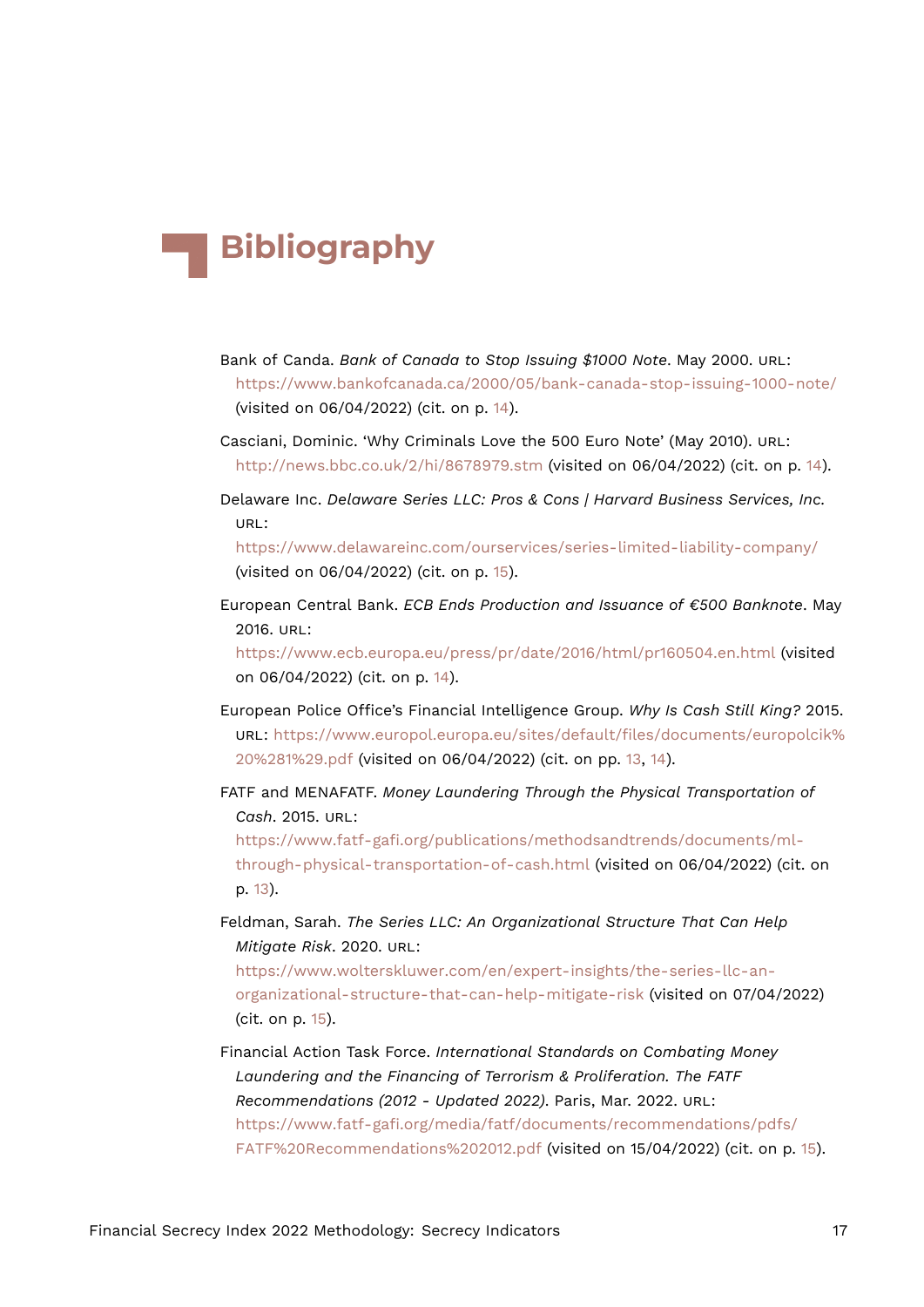- Gardi, Haught, Fischer & Bhosale LTD, Gardi, Haught, Fischer & Bhosale and Franco, Isaac. *Does Your Business Need a Series LLC in Illinois?* Mar. 2014. URL: <https://www.gardilaw.com/does-your-business-need-a-series-llc-in-illinois/> (visited on 06/04/2022) (cit. on p. [16](#page-15-7)).
- Griffith, Cara. *Series LLCs: The Next Generation Of Passthrough Entities?* URL: [https://www.forbes.com/sites/taxanalysts/2015/02/16/series-llcs-the-next](https://www.forbes.com/sites/taxanalysts/2015/02/16/series-llcs-the-next-generation-of-passthrough-entities/)[generation-of-passthrough-entities/](https://www.forbes.com/sites/taxanalysts/2015/02/16/series-llcs-the-next-generation-of-passthrough-entities/) (visited on 06/04/2022) (cit. on p. [15\)](#page-14-18).
- Holden, Michael. 'UK Stops Selling 500 Euro Notes over Crime Fears'. *Reuters* (May 2010). URL:

<https://www.reuters.com/article/uk-britain-euro-idUKTRE64C1JN20100513> (visited on 06/04/2022) (cit. on p. [13\)](#page-12-13).

- Humphreys, Adrian. 'The Hunt for Canada's \$1,000 Bills: There Are Nearly a Million Left, Most in the Hands of Criminal Elites'. *National Post* (Nov. 2012). URL: [https://nationalpost.com/news/canada/the-hunt-for-canadas-1000-bills](https://nationalpost.com/news/canada/the-hunt-for-canadas-1000-bills-there-are-nearly-a-million-left-most-in-the-hands-of-criminal-elites)[there-are-nearly-a-million-left-most-in-the-hands-of-criminal-elites](https://nationalpost.com/news/canada/the-hunt-for-canadas-1000-bills-there-are-nearly-a-million-left-most-in-the-hands-of-criminal-elites) (visited on 06/04/2022) (cit. on p. [14\)](#page-13-16).
- Jaitley, Arun. *Remonetisation Process Almost Complete:* 2017. URL: [https://timesofindia.indiatimes.com/business/india-business/remonetisation](https://timesofindia.indiatimes.com/business/india-business/remonetisation-process-almost-complete-arun-jaitley/articleshow/57190069.cms)[process-almost-complete-arun-jaitley/articleshow/57190069.cms](https://timesofindia.indiatimes.com/business/india-business/remonetisation-process-almost-complete-arun-jaitley/articleshow/57190069.cms) (visited on 06/04/2022) (cit. on p. [14](#page-13-16)).
- Knobel, Andres. *Trusts: Weapons of Mass Injustice?* Tax Justice Network, 2017. URL: [www.taxjustice.net/wp-content/uploads/2017/02/Trusts-Weapons-of-Mass-](www.taxjustice.net/wp-content/uploads/2017/02/Trusts-Weapons-of-Mass-Injustice-Final-12-FEB-2017.pdf)[Injustice-Final-12-FEB-2017.pdf](www.taxjustice.net/wp-content/uploads/2017/02/Trusts-Weapons-of-Mass-Injustice-Final-12-FEB-2017.pdf) (visited on 02/05/2022) (cit. on p. [16](#page-15-7)).
- *Beneficial Ownership in the Investment Industry. A Strategy to Roll Back Anonymous Capital*. 2019. URL: [https://www.taxjustice.net/wp](https://www.taxjustice.net/wp-content/uploads/2019/10/The-transparency-risks-of-investment-entities-working-paper-Tax-Justice-Network-Oct-2019.pdf)[content/uploads/2019/10/The-transparency-risks-of-investment-entities](https://www.taxjustice.net/wp-content/uploads/2019/10/The-transparency-risks-of-investment-entities-working-paper-Tax-Justice-Network-Oct-2019.pdf)[working-paper-Tax-Justice-Network-Oct-2019.pdf](https://www.taxjustice.net/wp-content/uploads/2019/10/The-transparency-risks-of-investment-entities-working-paper-Tax-Justice-Network-Oct-2019.pdf) (visited on 03/05/2022) (cit. on p. [15](#page-14-18)).
- LoPucki, Lynn M. 'The Death of Liability' (May 2000). URL: <https://papers.ssrn.com/abstract=7589> (visited on 06/04/2022) (cit. on p. [16](#page-15-7)).
- Monetary Authority of Singapore. *Circulation Currency: Notes*. URL: [https:](https://www.mas.gov.sg/currency/circulation-currency/circulation-currency-notes) [//www.mas.gov.sg/currency/circulation-currency/circulation-currency-notes](https://www.mas.gov.sg/currency/circulation-currency/circulation-currency-notes) (visited on 08/04/2022) (cit. on p. [14](#page-13-16)).
- Montgomery, Mark. 'Old Canadian Banknotes Lose Legal Tender Status' (Jan. 2021). URL: [https://www.rcinet.ca/en/2021/01/05/old-canadian-banknotes-lose-legal](https://www.rcinet.ca/en/2021/01/05/old-canadian-banknotes-lose-legal-tender-status/)[tender-status/](https://www.rcinet.ca/en/2021/01/05/old-canadian-banknotes-lose-legal-tender-status/) (visited on 12/05/2022) (cit. on p. [14](#page-13-16)).
- Murray, Jenn. *Series LLC Is It Right for Your Business?* URL: [https:](https://www.thebalancesmb.com/series-llc-is-it-right-for-your-business-398447) [//www.thebalancesmb.com/series-llc-is-it-right-for-your-business-398447](https://www.thebalancesmb.com/series-llc-is-it-right-for-your-business-398447) (visited on 07/04/2022) (cit. on p. [15\)](#page-14-18).
- National Crime Agency. *National Strategic Assessment of Serious and Organised Crime*. 2017. URL: